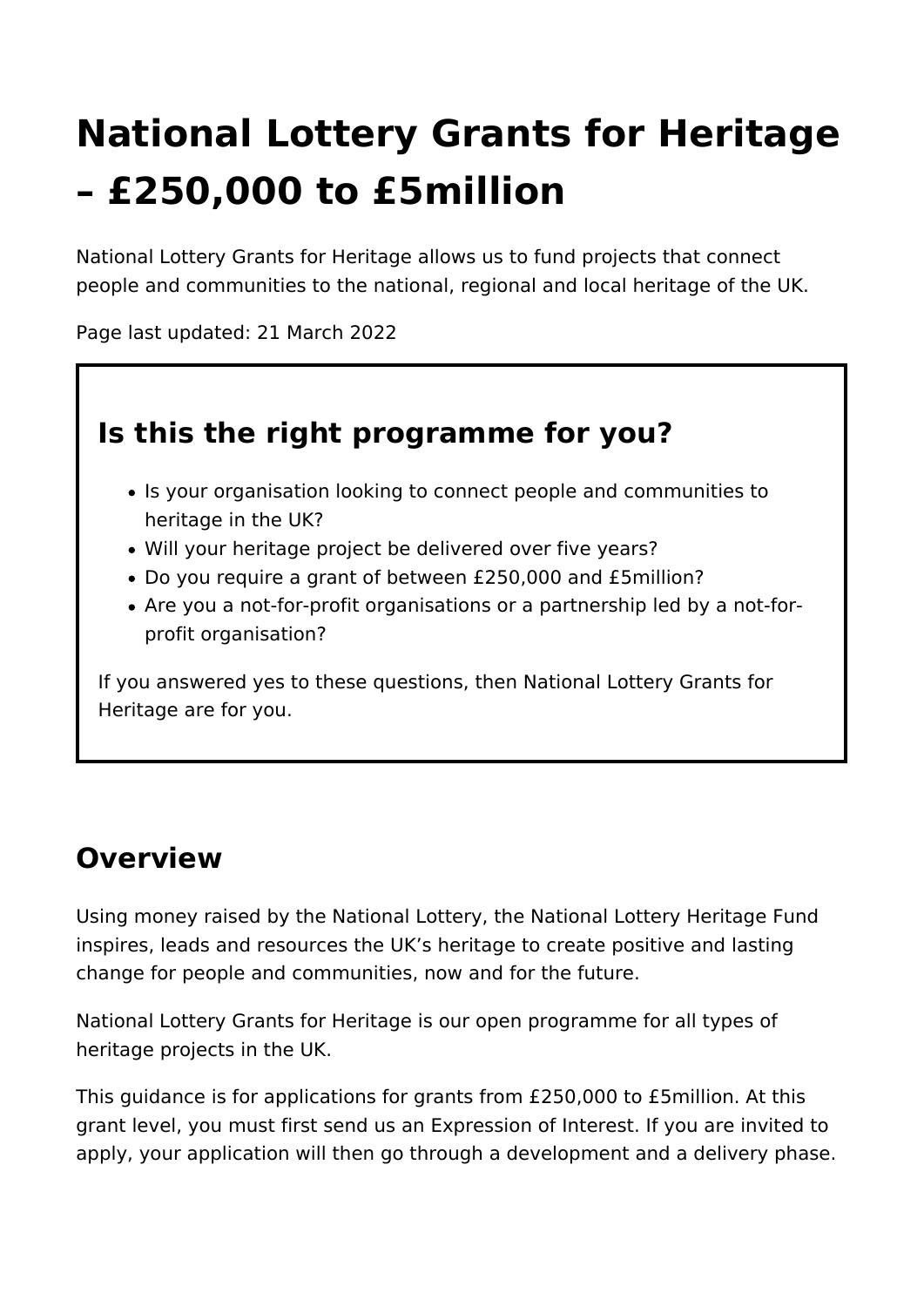This guidance will tell you more about the programme and the t can fund.

Priorities up to the end of 2022 2023 financial year

The impact of the coronavirus (COVID-19) pandemic means/we w heritage projects that:

- promote inclusion and involve a wider range of people (a ma outcome)
- boost the local economy
- encourage skills development and job creation
- support wellbeing
- create better places to live, work and visit /
- improve the resilience of organisations working in heritage

Projects must a calti e we sour inclusion outcome. In addition to our outcomes, all projects must also consider long-term/environmen

Please thoroughly read our supplement Pariyon diocum from thational [Lottery Grants for](https://www.heritagefund.org.uk/funding/priorities-national-lottery-grants-heritage) HeTrhisgis a formal part of the programme guid the end of the financial year 2022 2023.

We've embedded content from YouTube here. As YouTube may c data and track your viewing behaviour, we'll only load the vided to their use of cookies and similar technologies [as de](https://www.youtube.com/t/privacy)en sycribed in [poli](https://www.youtube.com/t/privacy)cy We will also set a cookie to remember your preference.

[Allow content from Y](https://www.heritagefund.org.uk/show-content/eyJ0eXBlIjoieXRiZSIsImlkIjoialZMTjFPTk8yV1UiLCJwYXJzZWRfdXJsIjp7InBhdGgiOiJodHRwczpcL1wveW91dHUuYmVcL2pWTE4xT05PMldVIiwicXVlcnkiOltdLCJmcmFnbWVudCI6IiJ9LCJ0aXRsZSI6IlJlZm9jdXNlZCBwcmlvcml0aWVzIGZvciBOYXRpb25hbCBMb3R0ZXJ5IEdyYW50cyBmb3IgSGVyaXRhZ2UiLCJkZWZfc2V0dCI6eyJ2aWRlb19zaXplIjoiZml4ZWQiLCJ2aWRlb193aWR0aCI6IjEwMCUiLCJ2aWRlb19oZWlnaHQiOiI0ODBweCIsImltYWdlX3dpZHRoIjozMDAsImltYWdlX2hlaWdodCI6bnVsbH0sIm5pZCI6IjExMTA4OCIsImNpZCI6InZhbHVlczpwYXJhZ3JhcGg6MzMwMiIsImNvbnNlbnQiOjF9/ajax)ouTube

Other considerations:

- COVID-19 regulations: factor in assumptions on social dista causing significant financial risks. Ensure you refer to nation guidance.
- Risk: we will make a measured judgement on the potential ri might face due to COVID-19. Please carefully consider conti within your application.
- Government sanctions: you must follow all legislation and re apply to your project this includes ot the main ream to tions agains **[Russ](https://www.heritagefund.org.uk/funding/guidance-grantees-sanctions-against-russia)ia**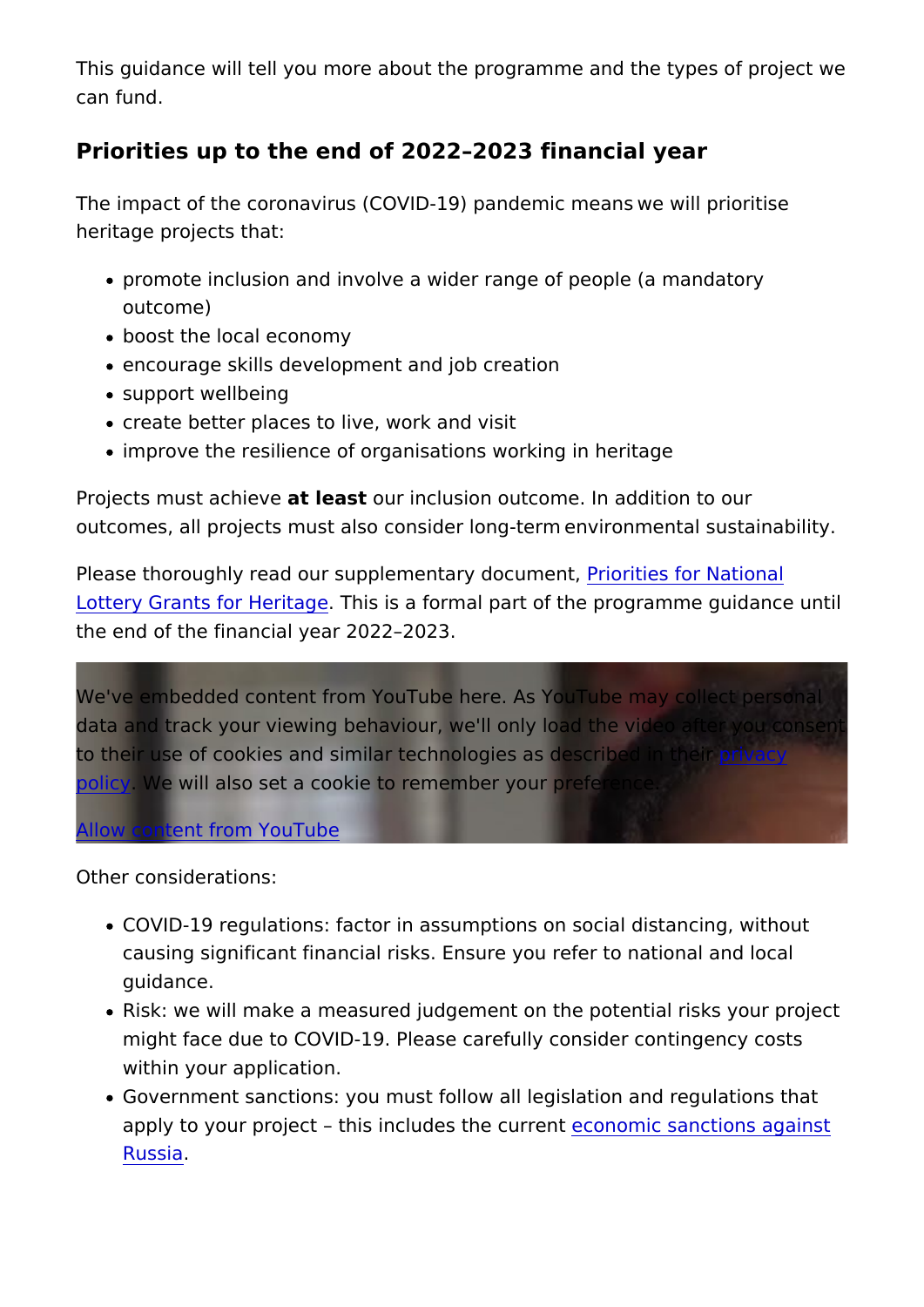Heritage enterprise

[Some heritage projects seek to achieve economic growth](https://www.heritagefund.org.uk/node/107906/) by inv We call these heritage enterprise projects. Heritage enterpris must demonstrate how they meet our priority outcomes until the 2022 2023 financial year.

Things you need to know

- Requirements: your project must not start before we make a must focus on heritage in the UK.
- Before you apply: you must Esxupbrme is an of Interets ot the old mus about your idea and we will let you know if you are invited to
- [deadline for appl](https://www.heritagefund.org.uk/funding/delivery-stage-application-deadlines-national-lottery-grants-heritage)ications erly
- Assessment process: we will assess your application in 12 w following assessment, it will be assigned to a quarterly deci
- Your contribution (partnership funding): you must contribute your project costs for grants up to £1million and at least 10 £1million or more.

Application help notes

We havae plication questions and haw apilables In our new 'Get fund for a heritage project' service, help notes and quidance can als completing the application form.

Further reading

You will also find the following resources useful when making y

- $\bullet$  [receiving a grant g](https://www.heritagefund.org.uk/funding/receiving-grant-guidance-ps250000-ps5million)uitdeal hsc  $\bullet$  ou what you need to do if you are successful and has more detail about our requirements
- . [standard terms o](https://www.heritagefund.org.uk/publications/standard-terms-delivery-grants-250k-5m)f guahines the terms of our grants.
- [our outco](https://www.heritagefund.org.uk/funding/outcomes)mests out the priority and other outcomes and what like
- . good practice quidaducice on a range of topics to help you ac high quality project

[When you are ready, submit your Expression of In](https://funding.heritagefund.org.uk/)terest on our [application po](https://funding.heritagefund.org.uk/)rtal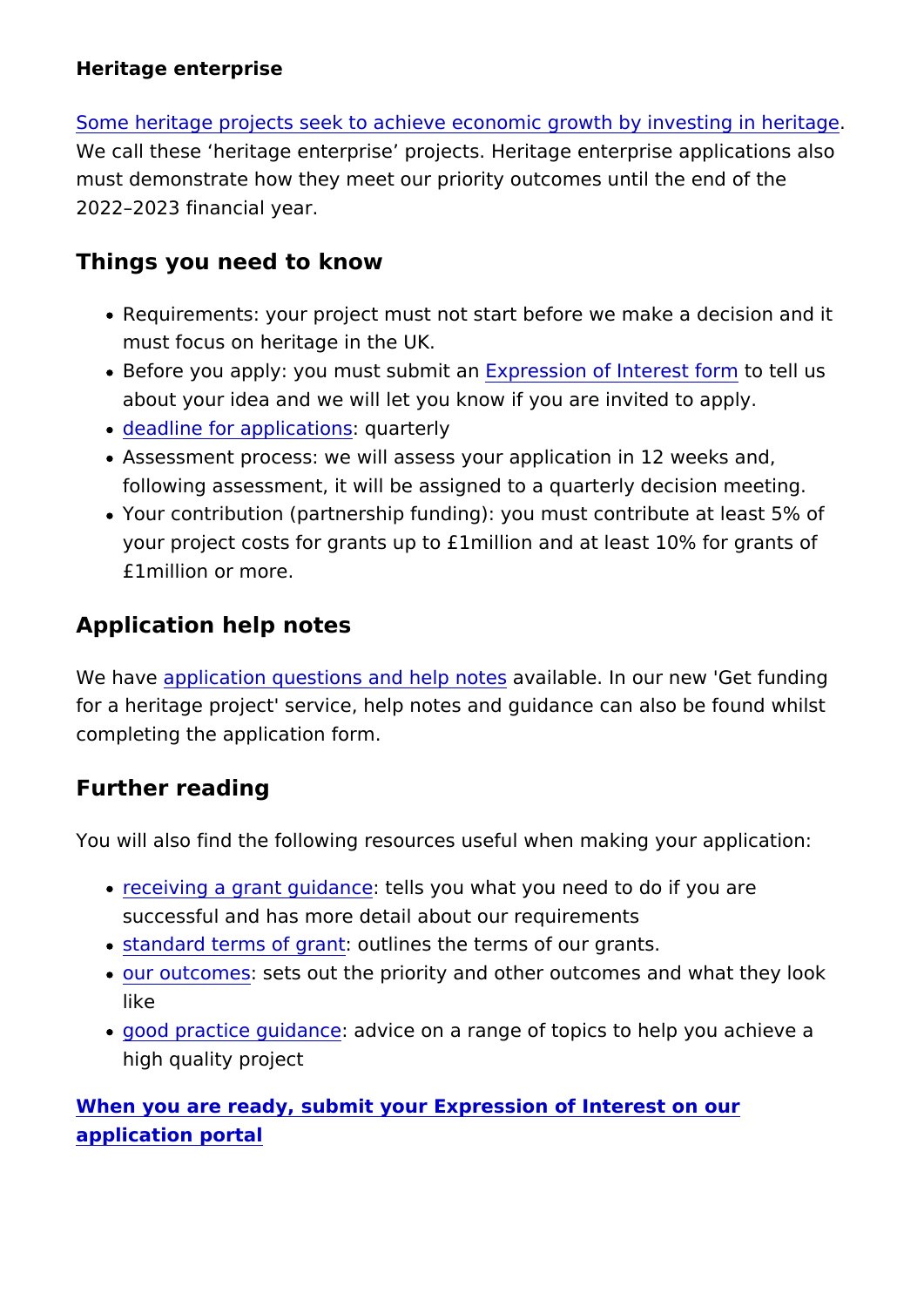# **Who can apply?**

Under this programme, we accept applications from:

- not-for-profit organisations
- partnerships led by not-for-profit organisations

Here are some examples of the types of organisation we can fund:

- charities, trusts and charitable incorporated organisations
- community and voluntary groups
- community/parish councils
- community interest companies
- faith based or church organisations
- local authorities
- other public sector organisations

We will ask to see your constitution or governing document (see Supporting documents). You must have at least two people on your board or management committee who are not related by blood or marriage or living at the same address.

### **Partnerships**

We encourage you to work with other people to develop and carry out your project. If you plan to work with another organisation to carry out a significant proportion of your project we advise you to formalise your relationship with a partnership agreement.

If your project partners will provide goods or services paid for through our grant, we will need to see your partnership agreement as part of your application.

If you are making a joint application, you will need to decide which organisation will be the lead applicant. The lead applicant will fill in the application form and, if you are successful, receive the grant and report on progress. We usually expect the owner of the heritage to be the lead applicant. If the owner of the heritage is not making the application then we will ask them to sign up to the terms of grant.

We do not recommend a particular type or format of partnership agreement. It is up to the parties involved in partnerships to work out what is best for them.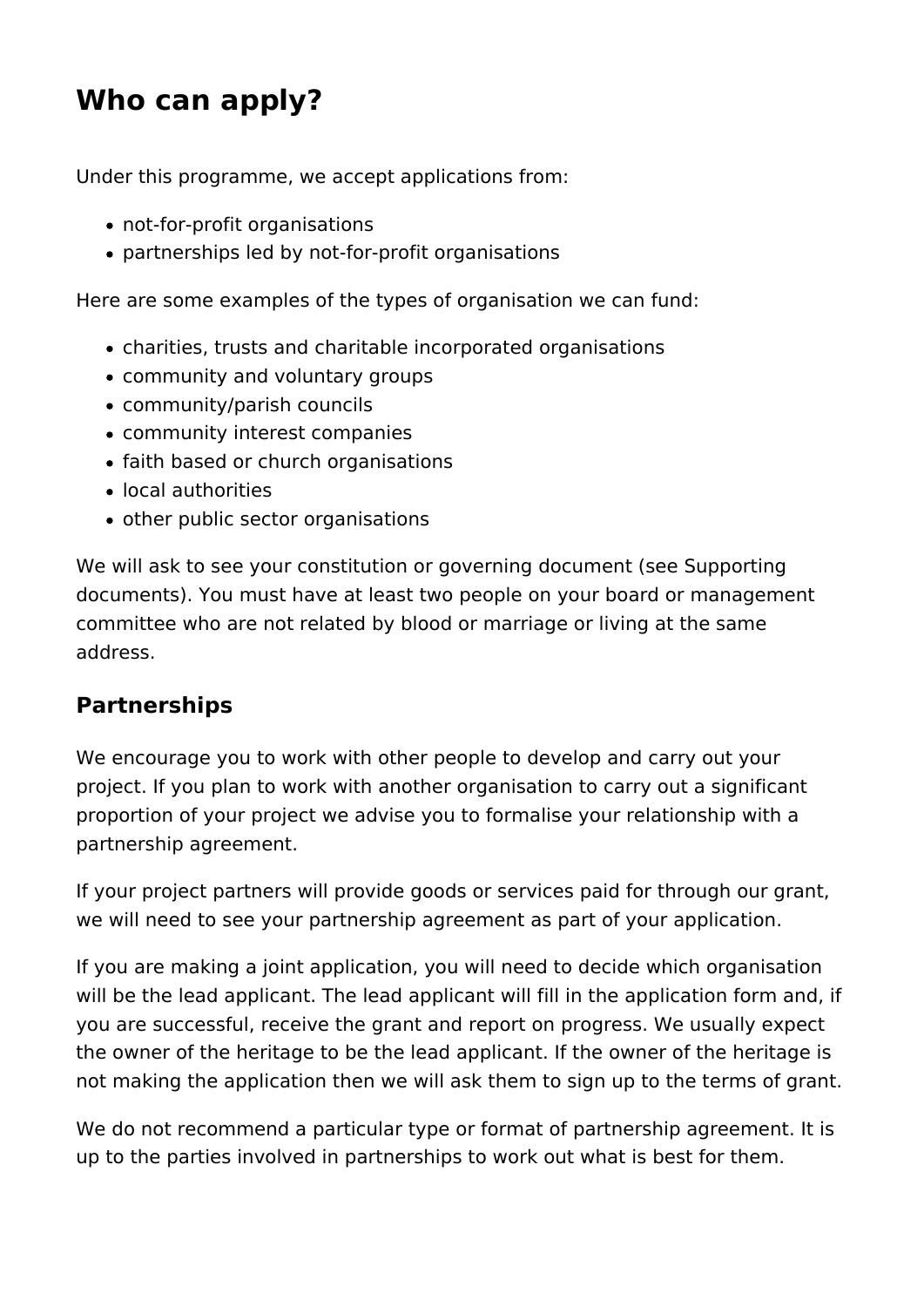### What can we fund?

We fund projects that connect people and communities to the na and local heritage of the UK.

Heritage can mean different things to different people. It can b the past that you value and want to pass on to future generatio

As a guide, this could include:

- people s memories and experiences (often recorded as oral
- cultural traditions (for example, stories, festivals, crafts, m
- nature (for example, habitats, species and geology)
- natural and designed landscapes such as parks and gardens
- community archaeology
- historic buildings, monuments and environments
- ocollections of objects, books or documents in museums, library
- histories of people and communities or places and events
- the heritage of languages and dialects
- places and objects linked to our industrial, maritime and tra

We will only fund projects that:

- are clearly focused on heritage this can be national, region heritage of the UK
- take into account the current COVID-19 pandemic and consid risks or impacts this will have on projePorticolreitiverfyor SNevetional [Lottery Grants for](https://www.heritagefund.org.uk/funding/priorities-national-lottery-grants-heritage) Heritage
- address the mandatory Inclusion outcome and any other prio as applicable: see our Ount dated s webpage
- $\bullet$  address the mandatory requi $e$ emieronmental sustains $a$ beiloty: updated utcomes webplagemore information on this requirement
- include a development phase that will last up to two years
- include delivery phase that will last up to five years

National Lottery Grants for Heritage are able to support a broad activity. We can cover a wide range of direct project costs. As heritage project could include:

• the purchase price of collection items or property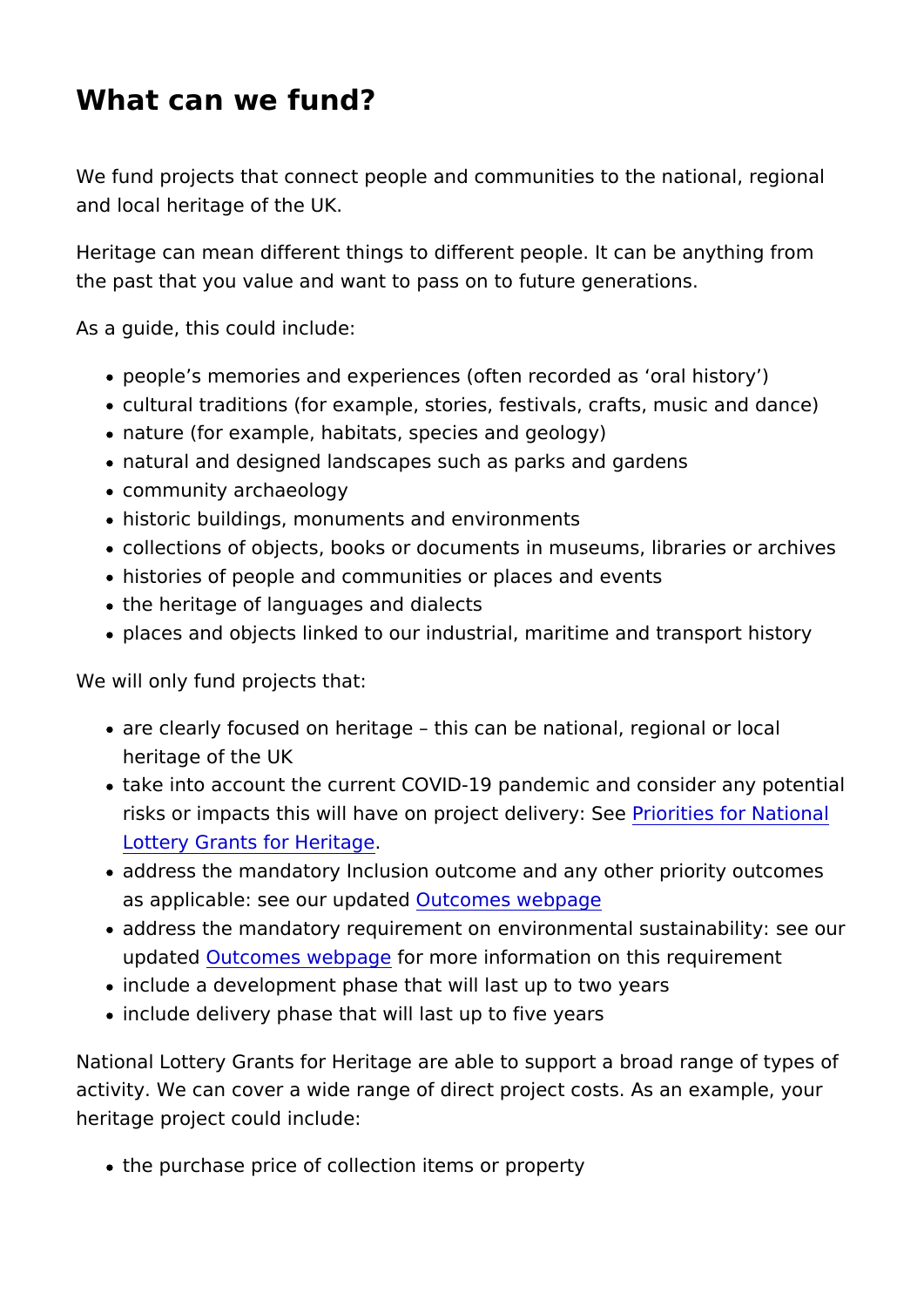- repair and conservation
- event costs (including room hire, refreshments and equipme
- capital works
- repair and maintenance (revenue)
- new staff post s
- paid training placements
- training costs
- professional fees (for example, legal costs)
- volunteer expenses
- costs to improve access to your heritage
- activities to help you strengthen your organisation
- costs associated with taking on new responsibility for herita feasibility studies)
- Full Cost Recovery
- digital outputs

This funding will support activity that will address our mandato inclusio and environmental sustaina, bid intdy if relevant proi bhrietry [outcome](https://www.heritagefund.org.uk/funding/outcomes)s.

Refer to Application form and help notes details.

We cannot cover the following:

- existing staff posts or organisational costs (unless calculat Cost Recovery). If you are moving an existing member of sta created by this project, or extending the hours of an existin staff, this can be covered in your project costs. The post wi description and specified hours
- statutory and/or legal responsibilities
- promoting the cause or beliefs of political or faith organisat
- recoverable VAT
- $\bullet$  costs for any activity that has taken place before a grant is

National Lottery Grants for Heritage, up to the end of the 2022 financial year, will take into consideration the COVID-19 crisis, not designed to cover emergency or rescue funding. We cannot the following:

- anything that contravenes Governments advice on Covid-19
- operational deficits and emergency costs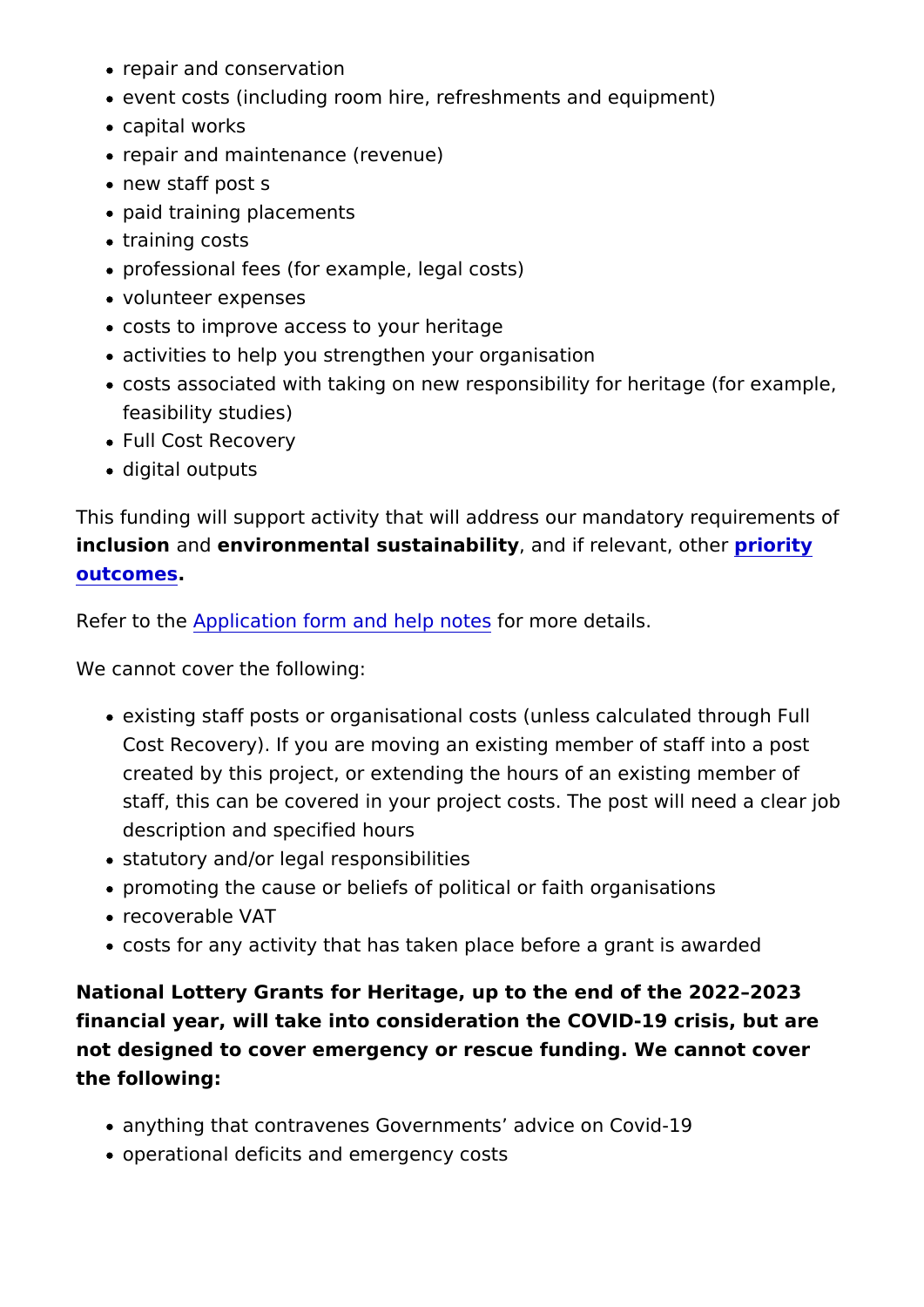- loan repayments
- redundancy costs
- costs that are eligible to be covered by Government support furlough
- the remaining salary costs for staff on furlough not covered Government s Coronavirus Job Retention Scheme, or any ad costs above the furloughing cap.

#### Welsh Language

If your projectais et place in Wales u must consider the Welsh lang in all aspects of your work and tell us how you will promote and Welsh language and reflect the bilingual nature of Wales. You w demonstrate how you will offer bilingual provision in your proje plan. Please include budget for translation under the Other c within the application form project costs section. If you have a queries, or require assistance, please get in touch with [cymorthcymraeg@heritagefu](mailto:cymorthcymraeg@heritagefund.org.uk)nd.org.uk .

#### Full cost recovery

If you are an organisation in the voluntary sector, we can cover your organisation s oveumedads to cover a proportion of your organisations running costs, alongside direct project costs, ca important for your sustainability. If your organisation is eligible would encourage you to consider including full cost recovery in budgets Costs should be proportionate to the time or resources project. We can also cover a proportion of the cost of an existi as long as they are not working exclusively on the funded proje We expect this contribution to be calculated using Full Cost Re

By voluntary sector we mean organisations that are independen and whose governance, finance and resources have a voluntary example, a voluntary sector organisation might have a board of funded by grants and donations, and rely upon volunteers to ca

We cannot accept applications that include Full Cost Recovery organisations (for example, government-funded museums, local universities).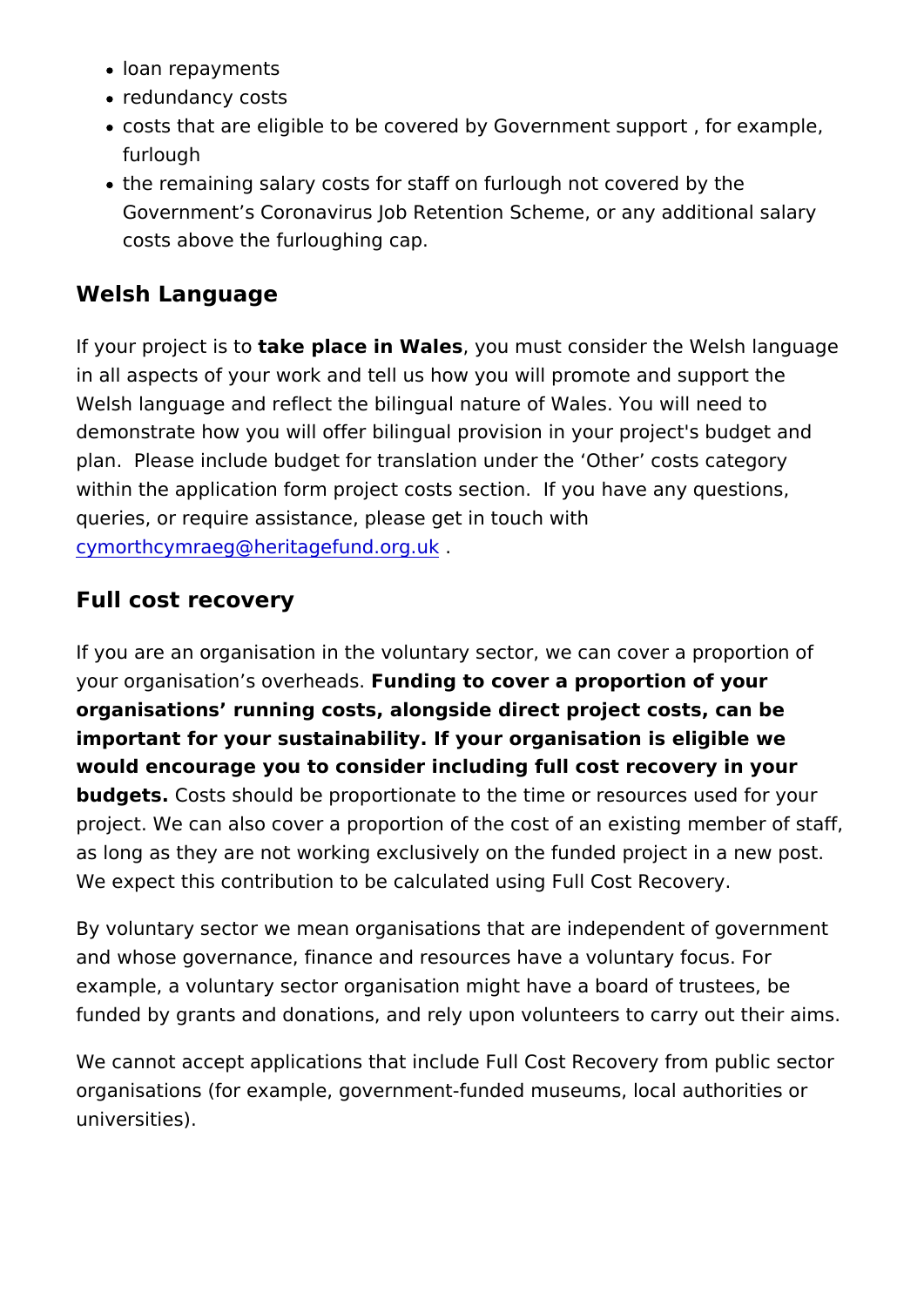Recognised guidance on calculating the Full Cost Recovery amo your project is available from organishe id has tis un and hattery [Community F](https://www.tnlcommunityfund.org.uk/funding/funding-guidance/full-cost-recovery)undu will need to show us how you have calculated based on recent published accounts. You will then need to tell you have allocated a share of the costs to the project you are a and we will assess whether this is fair and reasonable.

Community grant schemes

As part of your project, you can ask us to contribute towards a money that you can use to fund other groups/organisations to d discrete projects. We call these grants community grants. The grants will contribute to the overall aims of your project. Any g demonstrate good value for money, and public benefit should out private gain. You will manage the funding pot, develop an appli with a decision panel and monitor progress. The community grant also be publicised by you so it is widely known and open to all.

You can award grants to not-for-profit community groups or priv heritage (for example, owners of archives, land or buildings). T award can be for both capital works and activities.

We recommend that the total community grant scheme pot does £200,000 in total.

You should limit any individual grant to:

- activity: £10,000
- capital: £25,000

Some projects may need to exceed the limit in order to conserv key to the character of an area, for example, if you are restoring part of a townscape scheme. If your project needs a larger com budget or bigger awards to individual third parties, you will nee this in your Expression of Interest form and justify this in your

If your project includes community grants to either organisation capital works to the heritage they own, these grants must be go year future management and maintenance agreement.

Acquisitions of land, buildings or heritage items are not allowa community grant schemes.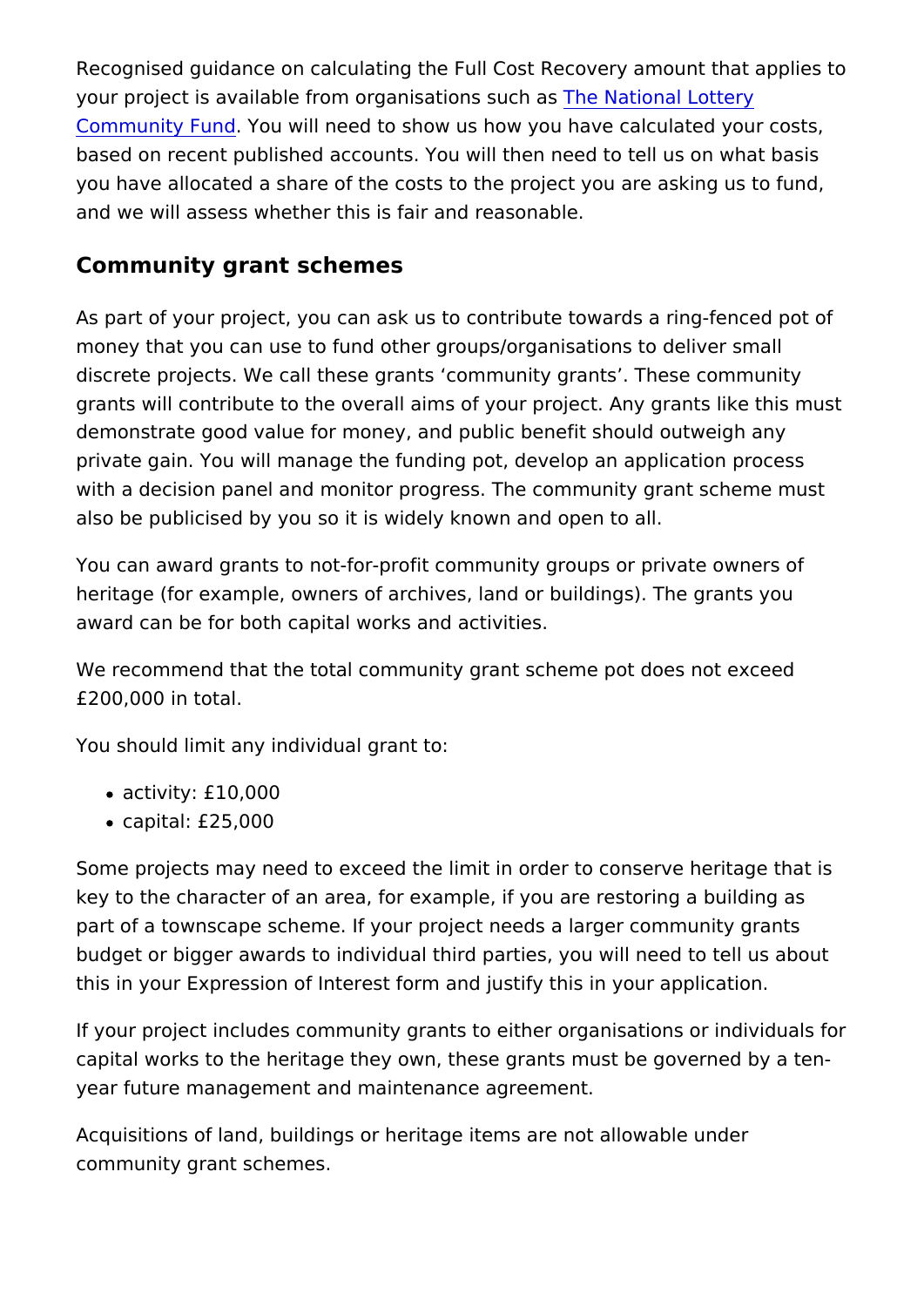Any grants to third parties must demonstrate good value for mo benefit should outweigh any private gain.

You can find more information matority graamts uilding maintenance on our website.

# Before you apply

All of the heritage projects that we support need to:

- clearly focus on heritage this can be national, regional or the UK
- achieve one or more of the outcomes on this page, including one
- address environmental sustainability
- promote the role of the National Lottery in making the proje
- carry out evaluation

The information in this section will help you to consider these p stage of planning your application.

#### Guidance

We have lots of information on our website to help you manage project.

The following are essential reading for all projects:

- [Activity plan gu](https://www.heritagefund.org.uk/good-practice-guidance/activity-plan-guidance)idance
- . [Information on acknowledging](https://www.heritagefund.org.uk/funding/how-acknowledge-your-grant) your grant
- [Evaluation gui](https://www.heritagefund.org.uk/good-practice-guidance/evaluation-guidance)dance
- [Understanding your](https://www.heritagefund.org.uk/good-practice-guidance/understanding-your-heritage-guidance) heritage
- [Environmental sustainabilit](https://www.heritagefund.org.uk/good-practice-guidance/environmental-sustainability-guidance)y guidance

If your project involves capital works, you should also read the documents available on our website:

- [Conservation plan g](https://www.heritagefund.org.uk/good-practice-guidance/conservation-planning-guidance)uidance
- [Building maintenance](https://www.heritagefund.org.uk/good-practice-guidance/building-maintenance-guidance) guidance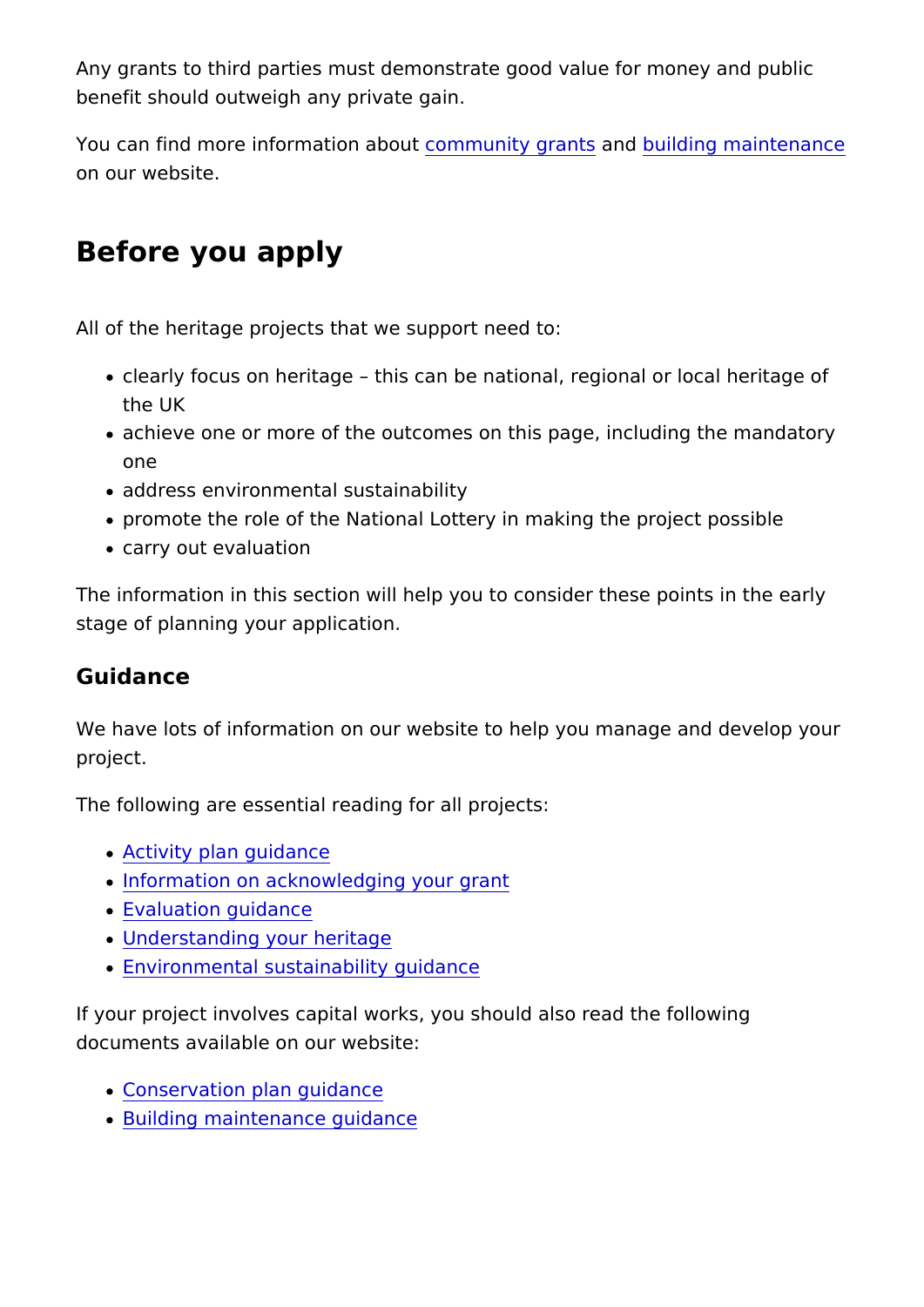We expect all projects to follow best practice in project manage some guidance on this and templates for key documents (for example,  $\frac{1}{2}$ cashflow) is available worbsite

Outcomes

We describe the difference we want to make with our funding th nine outcomes, which insluderiourity outcomes until the end of [2022 2023 financi](https://www.heritagefund.org.uk/funding/outcomes)al Outcomes are changes, impacts or benefits to happen as a direct result of your project.

We will prioritise heritage projectos that ewilded al economy, provided job creation and encourage skills development, support wellbein create better places to live, work and visit.

We expect all projects to demonstrate that it the regrem building environmental sustainability clusion nto their plans.

Remember, we will only fund projects that are clearly focused on can be national, regional or local heritage of the UK.

Priority Outcomes

- $\bullet$  A wider range of people will be involved in Mandatory Outcome):
- Every project we fund must achieve our mandatory outcome
- The funded organisation will be more resilient
- People will have greater wellbeing
- People will have developed skills
- The local area will be a better place to live, work or visit
- The local economy will be boosted

We would encourage you to focus on achieving one or more of o outcomes at this ffione example if a project only delivered on the 'condition outcome and the mandatory outcome it would be mu be supported than a project that met the mandatory outcome, pl priority outcome.

Our other three outcomes are:

- Heritage will be in better condition
- Heritage will be identified and better explained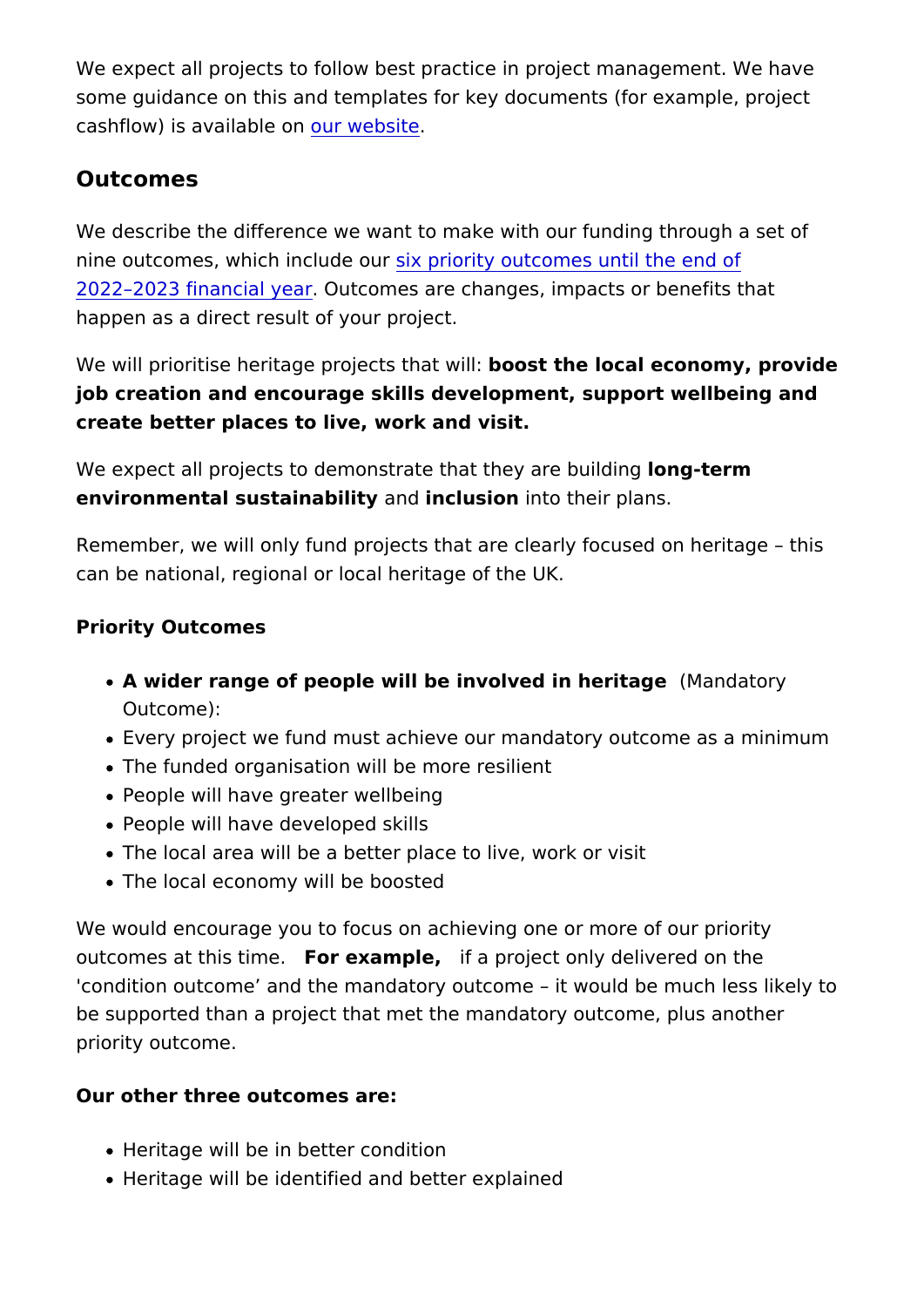• People will have learned about heritage, leading to change actions

The number of outcomes you achieve will depend on what you w and should be proportionate to the size of grant you are reques focus of your project. There is no obligation to name more than strongly encourage you not to claim more outcomes than you re deliver.

You can find more information about our **Quitcommess owne thpeage** an[d Good Practice Guid](https://www.heritagefund.org.uk/funding/good-practice-guidance)ance

Do notuse the help icons embedded in the Outcomes Section of application form. You should use the applical  $\omega$  and  $\alpha$   $\omega$  and  $\alpha$ [webpa](https://www.heritagefund.org.uk/funding/outcomes)gas the primary sources of up-to-date information on thes

Environmental Sustainability requirement

We expect the highest standarmolation mental sustainability by delivered by all the projects we fund. /

We wanathl our projet ts their very best to help mitigate agains adapt to the effects of our changing climate and to help nature our funding is conserving a nature reserve, a museum, a public we will expect projects to take the opportunity to create positiv nature by, for example, creating roosts for bats, including gree ponds for natural drainage and increasing tree planting.

 $W e/w$  ant kainds of heritage projeleating e and small/ to:

- limit any potential damage on /the environment
- make a positive impact on the environment and particularly

Of course, projects/must ensure/that any environmental measur negative impact on your heritage.

Including/environmental sustainability within your projects right beginning will mean your project is likely be more resilient, fin sustainable/and have multiple benefits for people and communit

The measures that you implement should be appropriate for the project. We provide guidance romental sustain aboluty website.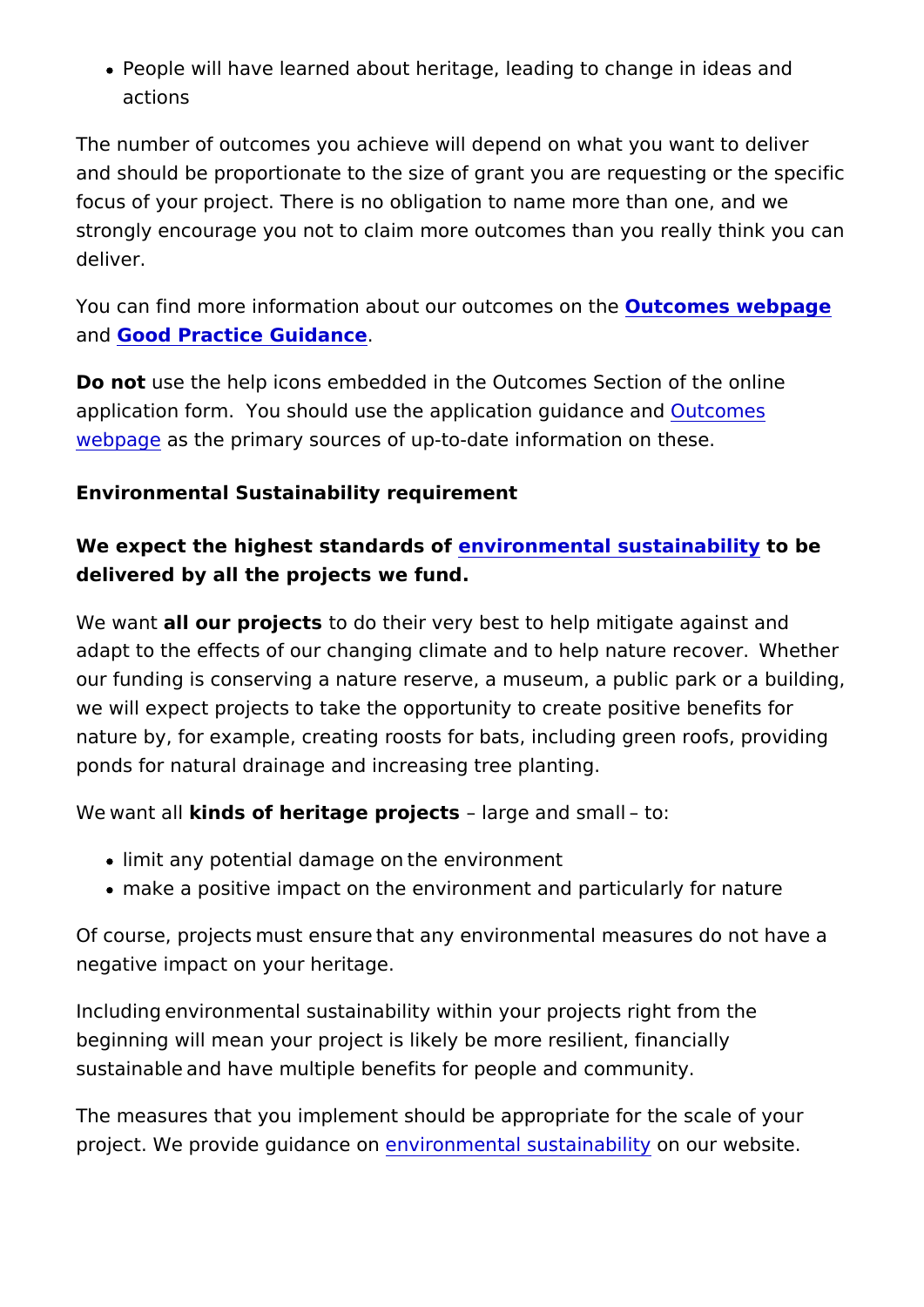You should also think about how you will evaluate your environ sustainability measures and ensure that this is part of your pro strategy. We will ask you to identify and report on the steps that Our environmental impact guidance provides some general advid also access practical supportit from the efuture network.

#### Considering risk

All projects will face threats and opportunities that you need to manage. We want you to be realistic about the risks your projed may face so that you are in a good position to manage and delip successfully. We understand that the context you will be worki different during the current Covid-19 pandemic. When assessing we will make a measured judgement on the potential risks to yo current organisational risks and we will look to see if you have and told us how you will mitigate against them. You should als consider inflation and contingency costs within your application.

The types of risk and problems you should consider are:

- financial: for example, a reduced contribution from another
- organisational: for example, a shortage of people with the s staff needed to work on other projects
- economic: for example, an unexpected rise in the cost of ma
- technical: for example, discovering unexpected and wide-ran
- social: for example, negative responses to consultation or a from your target audience
- $\bullet$  management: for example, a significant change in the projed
- legal: for example, changes in law that make the project imp
- environmental: for example, difficulties in finding sources o managed forests

#### Promotion of your National Lottery grant

You must commit to acknowledging your grant and promoting Th Lottery. You can find out more about our minimum requirements acknowledgementuon website

As well as acknowledging your grant, we expect you to provide and/or offers for National Lottery players, on at least an annua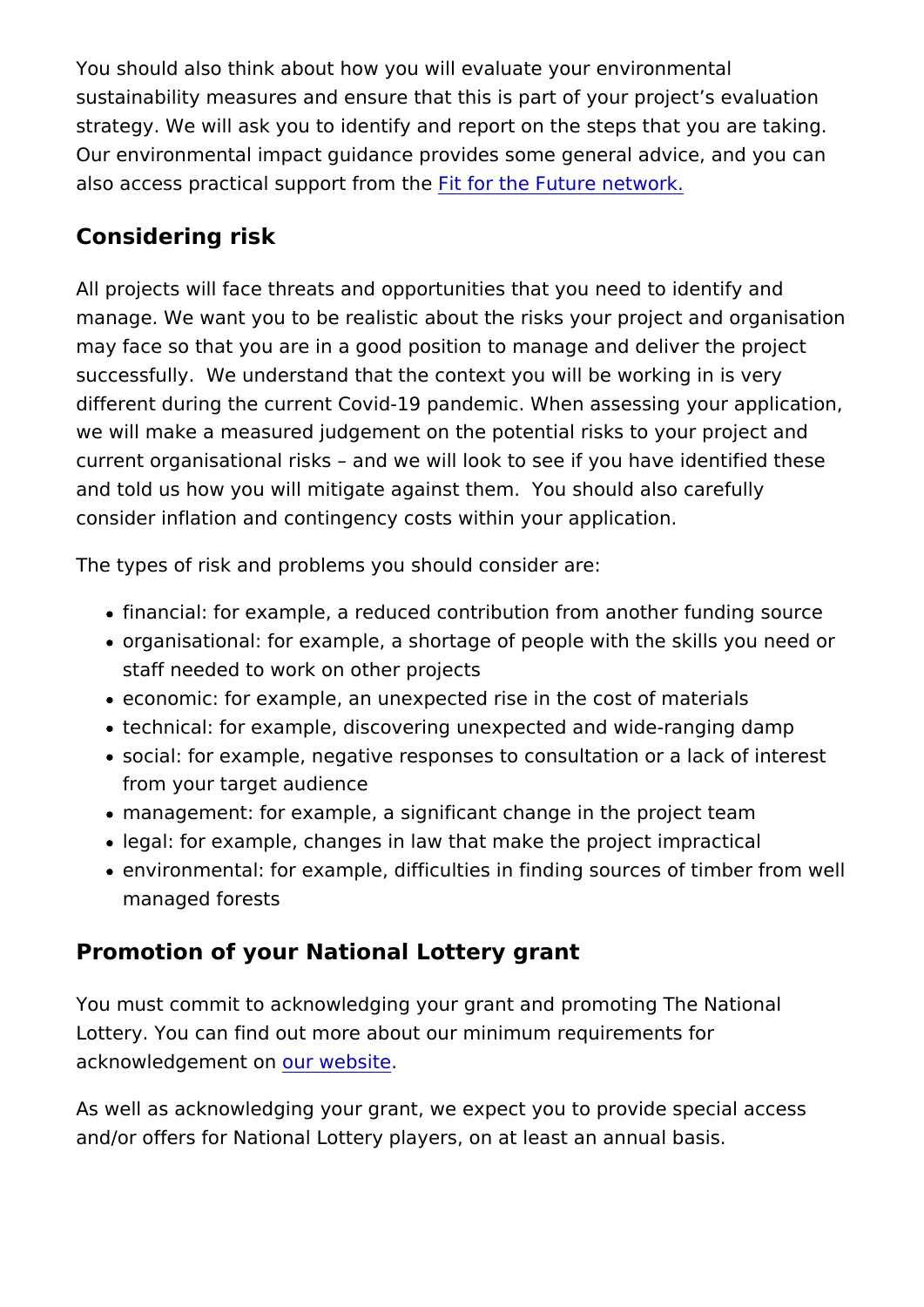We expect you to develop innovative and creative offers or pror to thank National Lottery players for their support and to raise funding you ve received. Examples of these, and other imaginat projects have done can beo to und both

If your grant is for more than £1 million towards a new exhibition centre, community garden or other public facility, we would also how The National Lottery might best be incorporated into the na or site.

#### Evaluation

We recommend you build in evaluation from the beginning of yo evidence shows that the more carefully projects budget for thei higher the quality of the final report. We have recommended mi evaluation and you can find further guidoance edonsittheis on

At the end of your project we will expect some evaluation feedb

- your own evaluation report, sent in before we pay the last 1
- An evaluation questionnaire, within one year of completion. information we will want y[ou](https://www.heritagefund.org.uk/good-practice-guidance/evaluation-guidance) to report in our evabuation guid [websi](https://www.heritagefund.org.uk/good-practice-guidance/evaluation-guidance)te

### Your contribution

Your contribution will depend on the amount of grant you are as

Grant request: 0,000 to £1 million

ocontribution: at least 5% of the costs of your development phase and 5% of the costs of your development p the costs of your delivery phase

Grant request: £1million to £5million

• contribution: at least 10% of the costs of your development of the costs of your delivery phase

We describe this contribution as partnership funding and it ca cash, non-cash contributions, volunteer time or a combination c will assess whether your project offers good value for money ar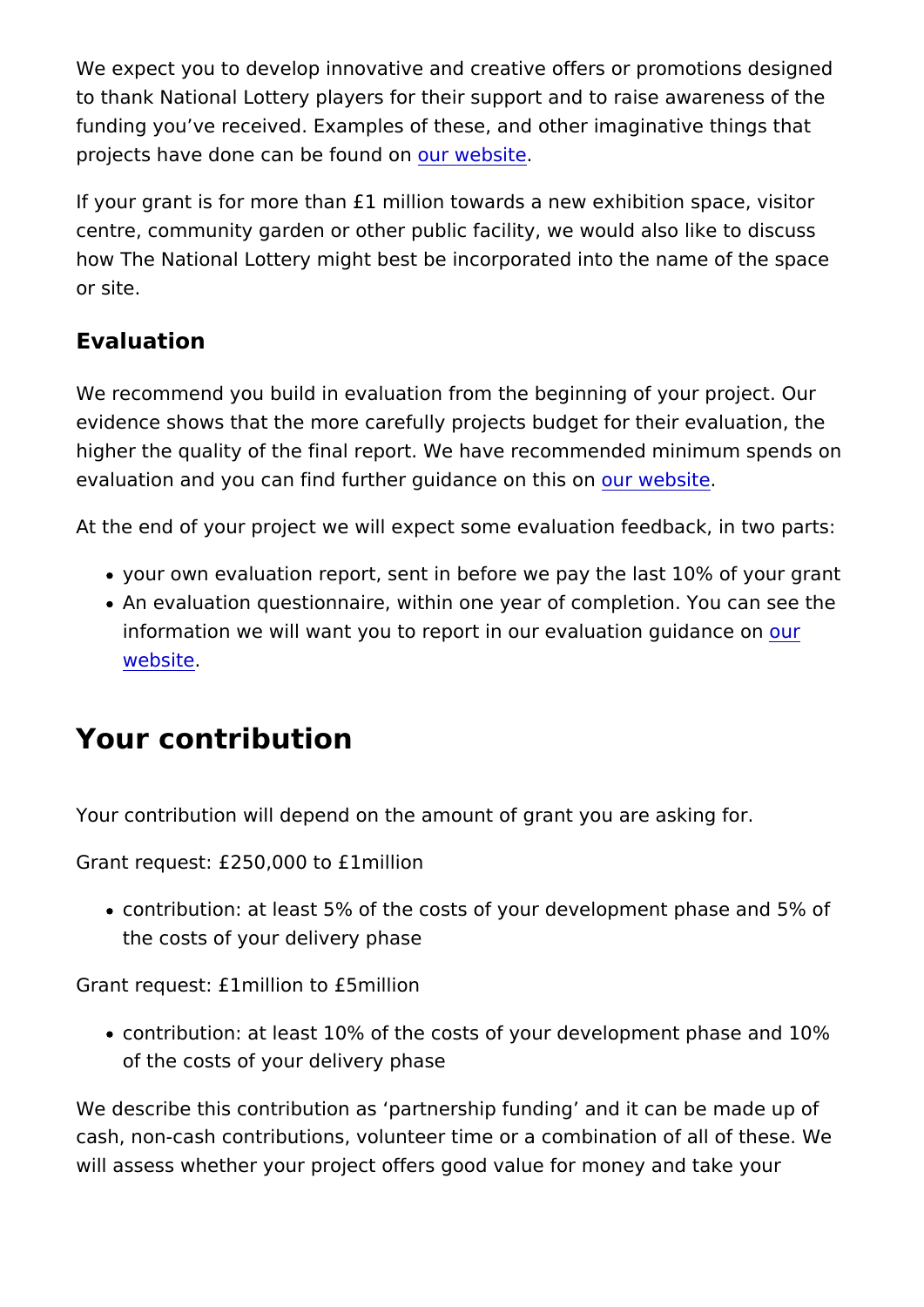contribution into account.

If your project involves capital work, the value of increased fut management and maintenance for up to five years after practica be included as partnership funding. See our donuliilndenguidance on [maintena](https://www.heritagefund.org.uk/good-practice-guidance/building-maintenance-guidance)ncer more information.

#### Cash contributions

This might be from your organisation s own reserves, a donation benefactor, a grant from another funder or other fundraised sup crowd funding).

#### Non-cash contributions

This includes anything you need for your project that you do no (for example, room hire or equipment). We can only accept noncontributions if they are direct project costs that could have be project budget.

#### Volunteer time

This is the time that volunteers give to support the delivery of could include administrative work, clearing a site or working as event. You should not include costs for the time of people who your activities (for example, people who attend a workshop or g tour).

We use a standard rate of  $£20$  per hour to calculate the value of contributions.

National Lottery funding

You can use funding from another National Lottery distributor to towards your project as partnership funding. However, this can your minimum contribution of 5% or 10%, which must be made u contributions from your own or other sources, not including the

### The application process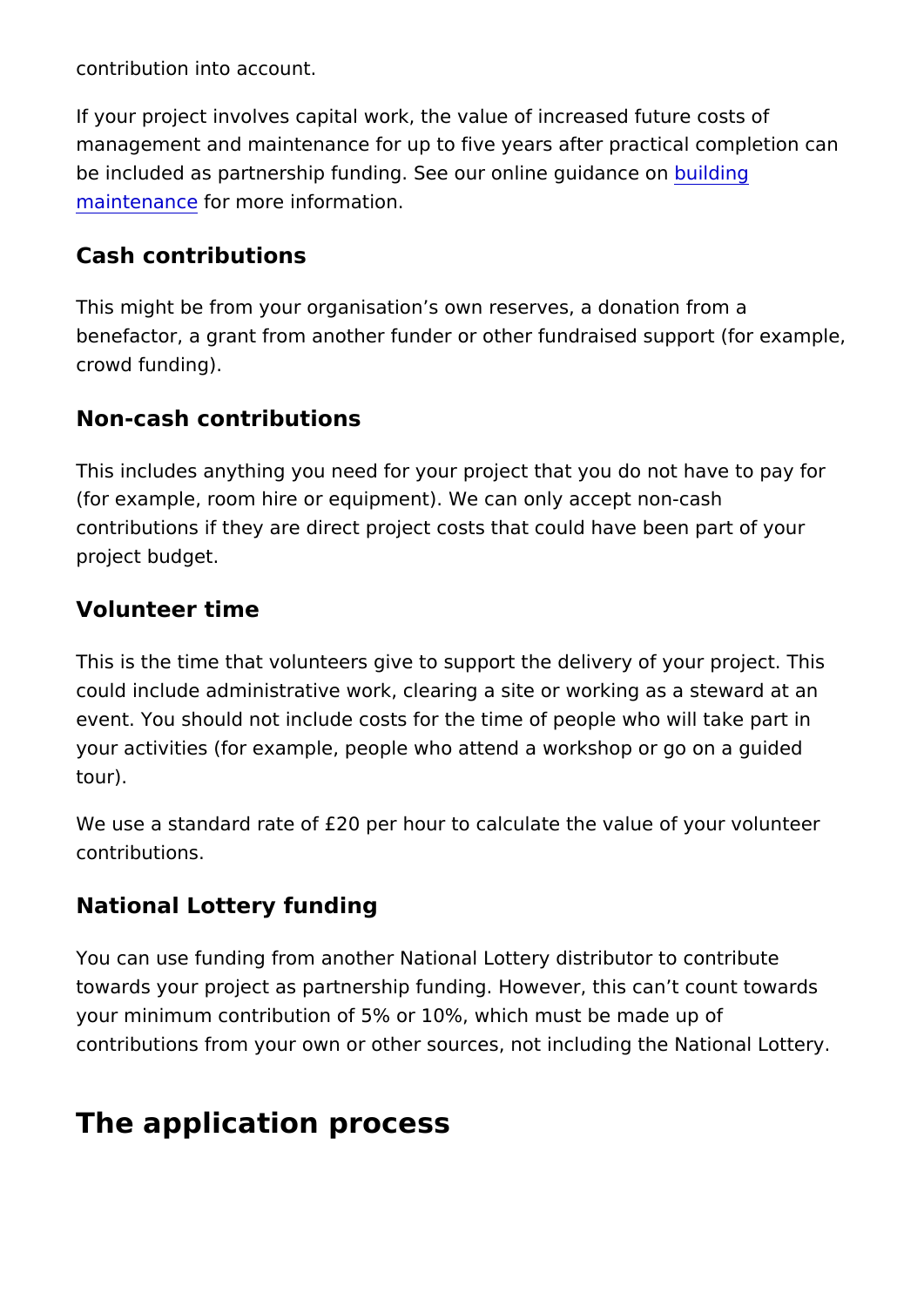### **Expression of Interest**

Our application process is competitive and we cannot fund every good quality application that we receive.

We recognise the work that goes into preparing an application and so to keep competition at manageable levels, and give you the best chance possible, we ask all applicants for a grant above £250,000 to complete a short Expression of Interest (EOI) form.

We will use the information you provide to decide whether or not to invite you to submit a development phase application. An invitation to apply does not guarantee a grant from us in the future but does indicate that we see potential in your initial proposals.

If you are successful, your EOI approval will remain valid for 12 months and a Development Phase application will need to be submitted within this time.

We aim to respond to your EOI within 20 working days of receipt. If we decide to invite you to apply, we will contact you to discuss next steps. If we are not inviting you to apply we will explain our reason.

### **Development and delivery phases**

All applications should include a development phase to help you work on your project proposal. During this phase, you will gain a better understanding of the costs, resources, timeline and the needs of your audiences.

You will decide how long you need to develop your delivery phase proposals. You may take up to two years, depending on the complexity of your project.

Once you have submitted your application form it is not possible for us to return this to you for further work, or to release a new copy. It is therefore important to make sure that you are happy with your answers before you submit your application.

Your application will be in competition with other projects in both the development and delivery phases. A development phase award does not guarantee that you will receive delivery phase award.

### **Urgent decisions**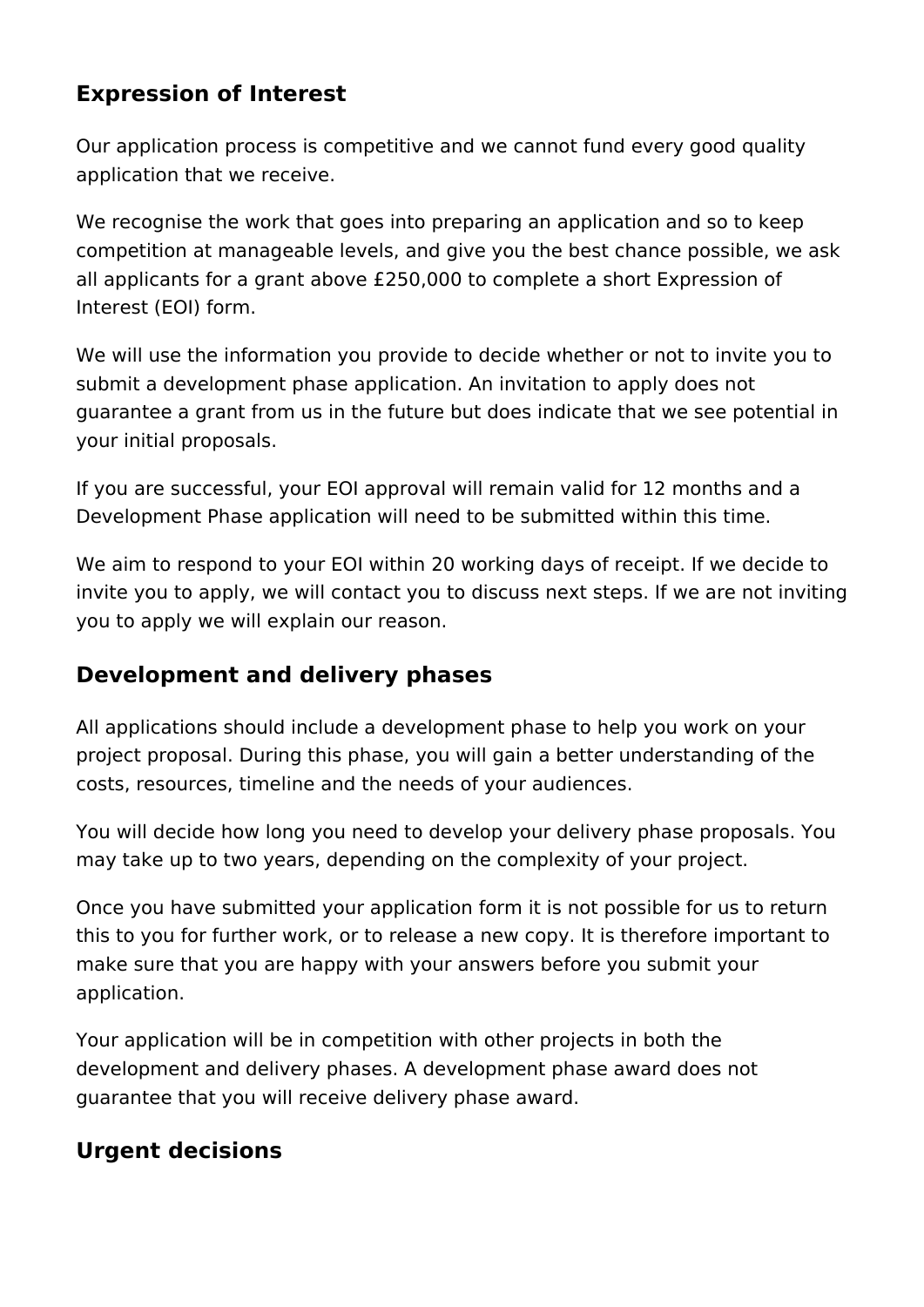In exceptional circumstances, we may consider a fast-track app there is a compelling need for a faster decision (for example, if opportunity to buy a heritage item at an auction but need to mo think this applies to your project, you should submit an Express form and we will discuss this with you.

#### How we assess your application

Once you send us your online application, we will check everyth will be in touch to let you know when you can expect a decision.

As an organisation that gives out public funds, we carry out som information you provide to us when you apply (for example, we history with us or carry out identity or fraud checks).

Unless we need to check anything with you, it is unlikely that y us again until we notify you of the decision.

You should answer all of the questions in the application form.

When we assess your application, we will consider a range of factors

- whether your project is relevant to heritage in the UK
- the needs and opportunities your project will address
- how strongly your project will paroibiety e oaut comes until the end [2022 2023 financi](https://www.heritagefund.org.uk/funding/outcomes)al year
- overall value for money
- potential risks to the project s success, especially in relation the COVID-19 pandemic on project delivery
- how project outcomes will be sustained
- your approach to environmental sustainability

If your application is assessed as providing low value for mone rejected earlier during the assessment period, and we will let y time.

#### Application process

Please choose when to make your application Dcoaretfully by to submit an application before you are ready, and make sure you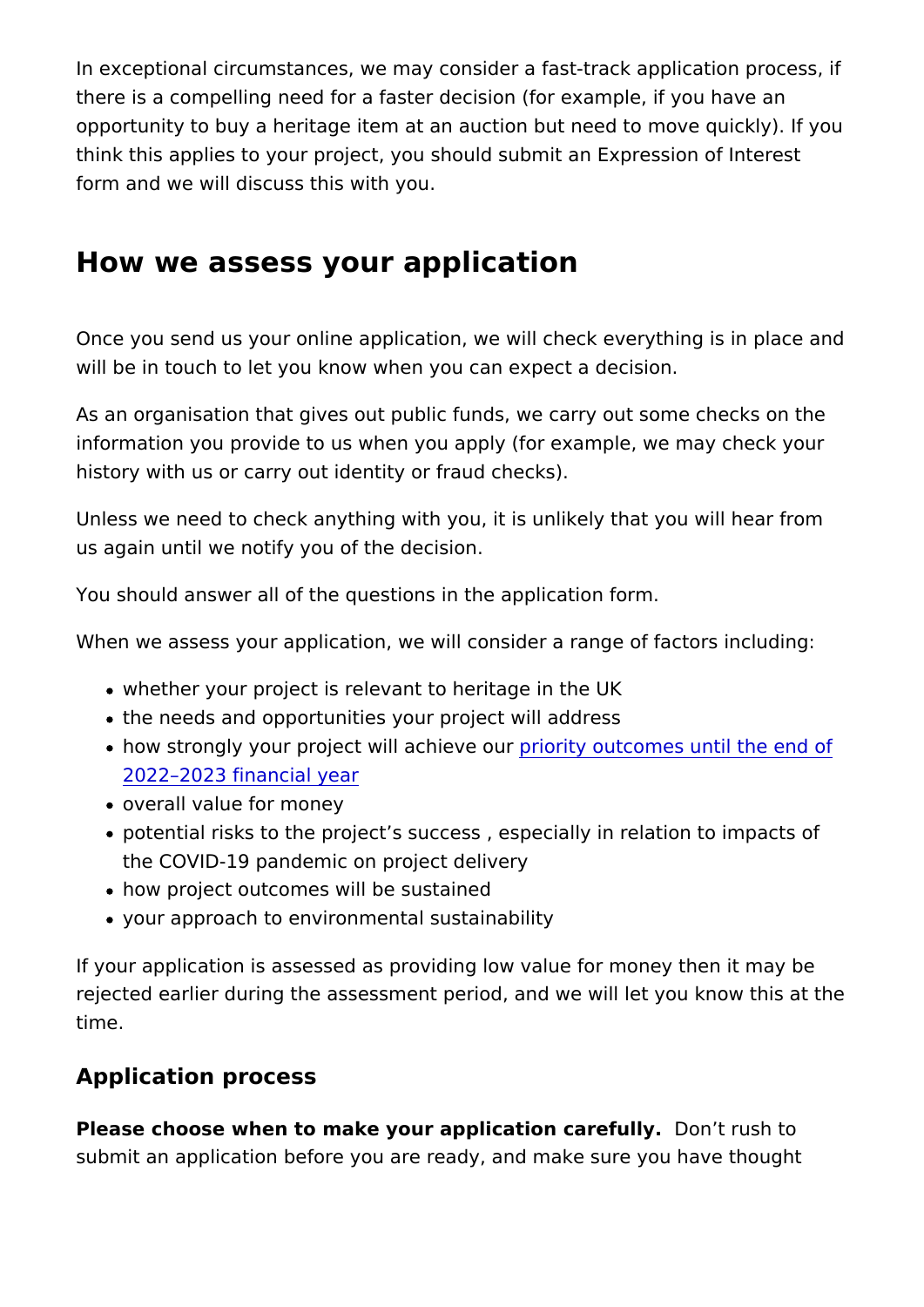through the best way to shape your activity and how you are go We know that we will receive a high number of applications, and prioritise where our investment can make a significant differenc

Our decision makers use their judgement to choose which applic taking account of quality, achievement of outcomes, risk and va They may also consider issues such as achieving a geographica funding and whether your application is a priority for funding (as [Strategic Funding Framework](https://www.heritagefund.org.uk/about/strategic-funding-framework-2019-2024) ) 2019 2024

Our decision may be made a few weeks after our 12-week asses depending on the next meeting date. Make sure you allow for the your project timeline.

### Information we need

The information below shows the different levels of information have considered for your development phase and delivery phase also the list of supporting documents.

Development phase application

Activities

Outline proposals:

- who is your project likely to involve?
- the nature and range of activities that will engage people w

Capital work

Outline proposals:

- draft or outline conservation plan
- details of ownership whether freehold or leasehold
- an initial breakdown of the capital work you plan to carry ou
- $\bullet$  plans for architectural elements up to and including RIBA we
- plans for non-architectural elements, such as interpretation outputs, at the equivalent of RIBA work stage 1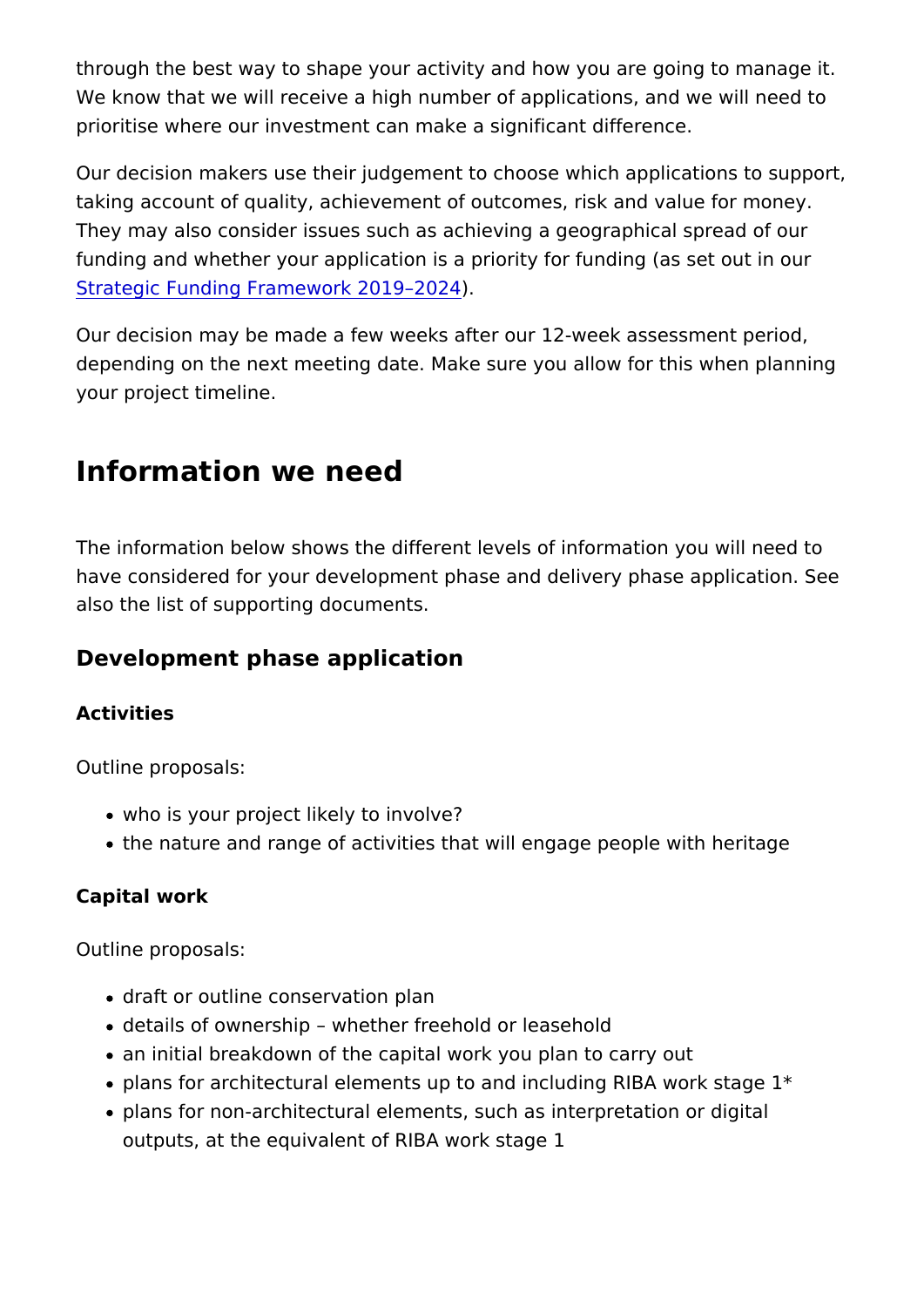• independent valuation if the project is for the acquisition of collections or single objects

#### **Project outcomes**

Outline information about the outcomes your project might achieve

#### **Project management**

- detailed information about the work you will do during your development phase
- detailed information about how you will manage your development phase, including briefs for work to be undertaken by consultants, new job descriptions
- detailed timetable for your development phase
- outline information about how you will manage your delivery phase
- outline timetable for delivery phase

#### **After the project ends**

- your organisation's current business plan
- outline information about how you will sustain the outcomes of your project after funding has ended, including funding additional running costs

#### **Project costs**

- detailed costs for your development phase
- outline costs for your delivery phase
- possible sources of partnership funding for your delivery phase and/or a fundraising strategy for your development phase

### **Delivery phase application**

#### **Activities**

Detailed proposals:

A detailed action plan, showing all the activities in your project. This will be included in your Activity Plan or Area Action Plan.

#### **Capital work**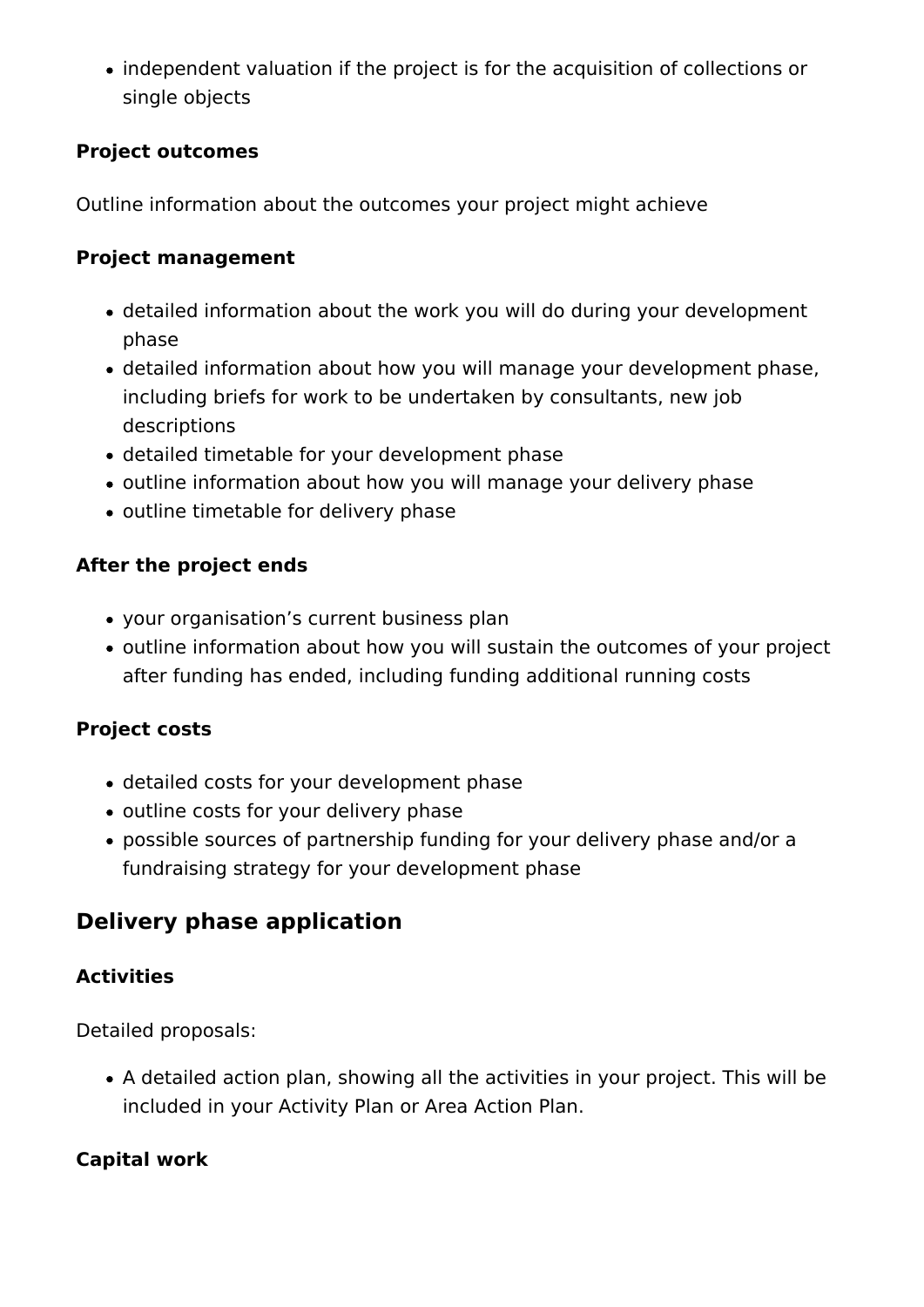Detailed proposals:

- a conservation plan, if required
- ownership should be confirmed and meet our requirements
- detailed plans and proposals for capital work you plan to deliver
- plans for architectural elements up to and including RIBA work stage 3
- plans for non-architectural elements, such as interpretation or digital outputs at the equivalent of RIBA work stage 3

#### **Project outcomes**

Detailed information about the outcomes your project will achieve

#### **Project management**

- detailed information about how you will manage your delivery phase, including briefs for work to be carried out by consultants and new job descriptions
- detailed timetable for your delivery phase

#### **After the project has finished**

- your organisation's business plan, updated to reflect your plans for project delivery and sustaining the project's benefits after funding has ended, including funding additional running costs
- detailed information about how you will evaluate your project
- information about your management and maintenance policies either as a management and maintenance plan or included in your conservation plan

#### **Project costs**

- detailed costs for your delivery phase
- an indication that you will have secured partnership funding in place before you start your delivery phase

### **Your development phase**

During your development phase you will build on your project ideas. The work you do in your development phase will depend on your project but it is likely to include consultation with people outside of your organisation, activities to strengthen your organisation (such as a governance review, review of your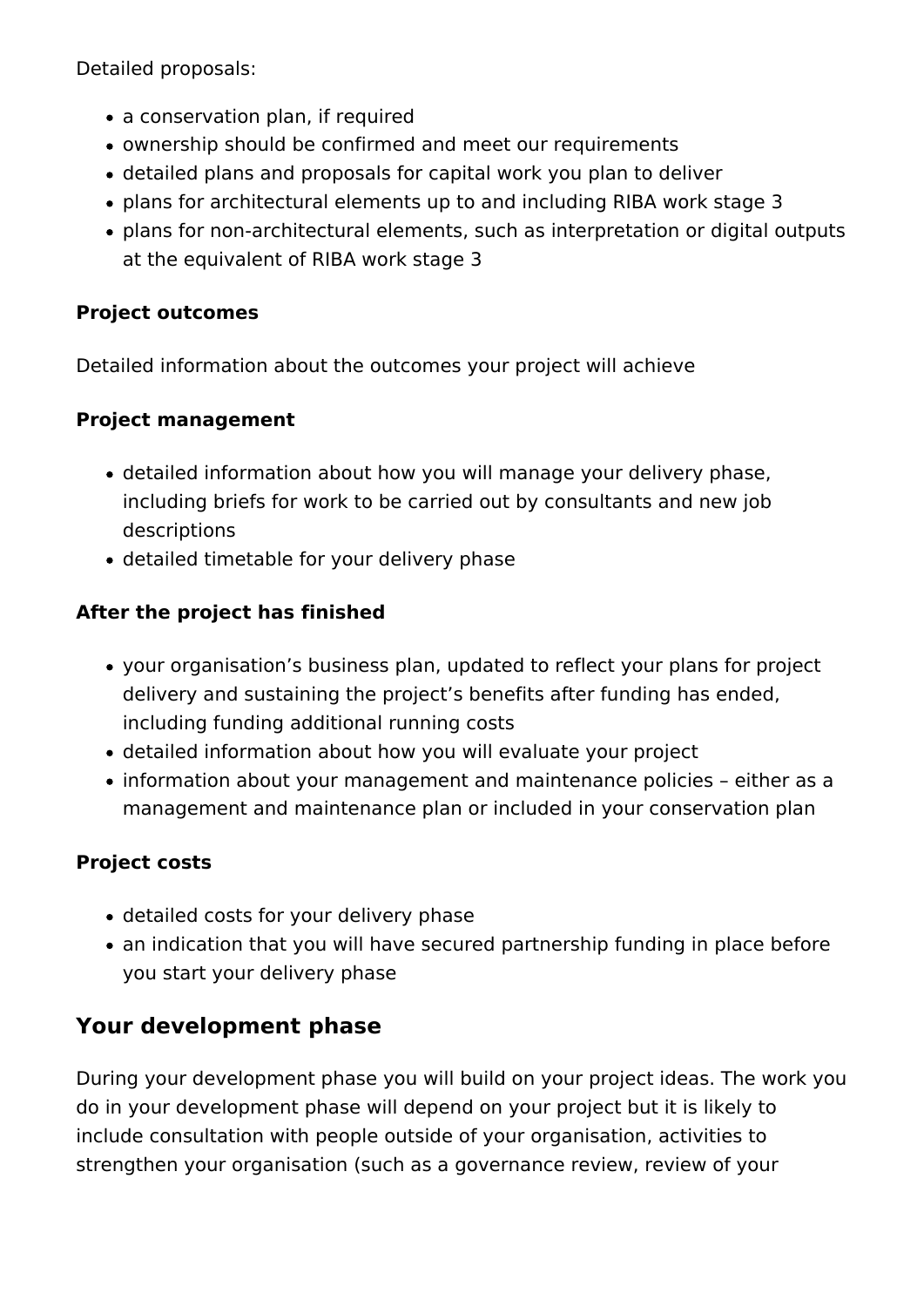organisation's business plan), detailed design and planning, and survey work.

### **Development phase review**

We will review your project during your development phase to see how you are progressing with your delivery phase application and additional plans. For projects involving capital work, we will look at your plans when they are in line with RIBA work stage 2.

The main purpose of the review is to confirm:

- that the project is being developed in line with the approved purposes and outcomes
- costs and partnership funding updates indicate a viable project
- risks are manageable
- overall the project still offers good or improved value for money

If there have been significant changes, the review provides the opportunity for us to highlight risks, areas of concern and where further work is needed.

If there are serious concerns, your project may fail the development phase review and we will recommend that you do not apply for a delivery phase.

To help you plan your development phase, here are some key tasks you will need to carry out:

- 1. For projects involving capital works to land or buildings, you should continue to work through the conservation planning process, refining your understanding of your heritage and the opportunities to share your heritage with others so that your project will fully capitalise upon its potential while addressing any risks and threats that you have identified. You will be asked to share your draft conservation plan with us during the development phase.
- 2. For any capital work to buildings, undertake any **surveys, consultations or investigations** necessary to develop your detailed plans and proposals, for example, an access audit or an assessment of the current environmental performance of your building. Consider whether there are any legal issues relating to ownership of land or property that you need to resolve to ensure you meet our requirements for the delivery phase.
- 3. Consult new and existing audiences in order to develop a detailed programme of activities to demonstrate how you will achieve the outcome a 'wider range of people will be engaged with heritage'. This will form your **activity plan or area action plan**.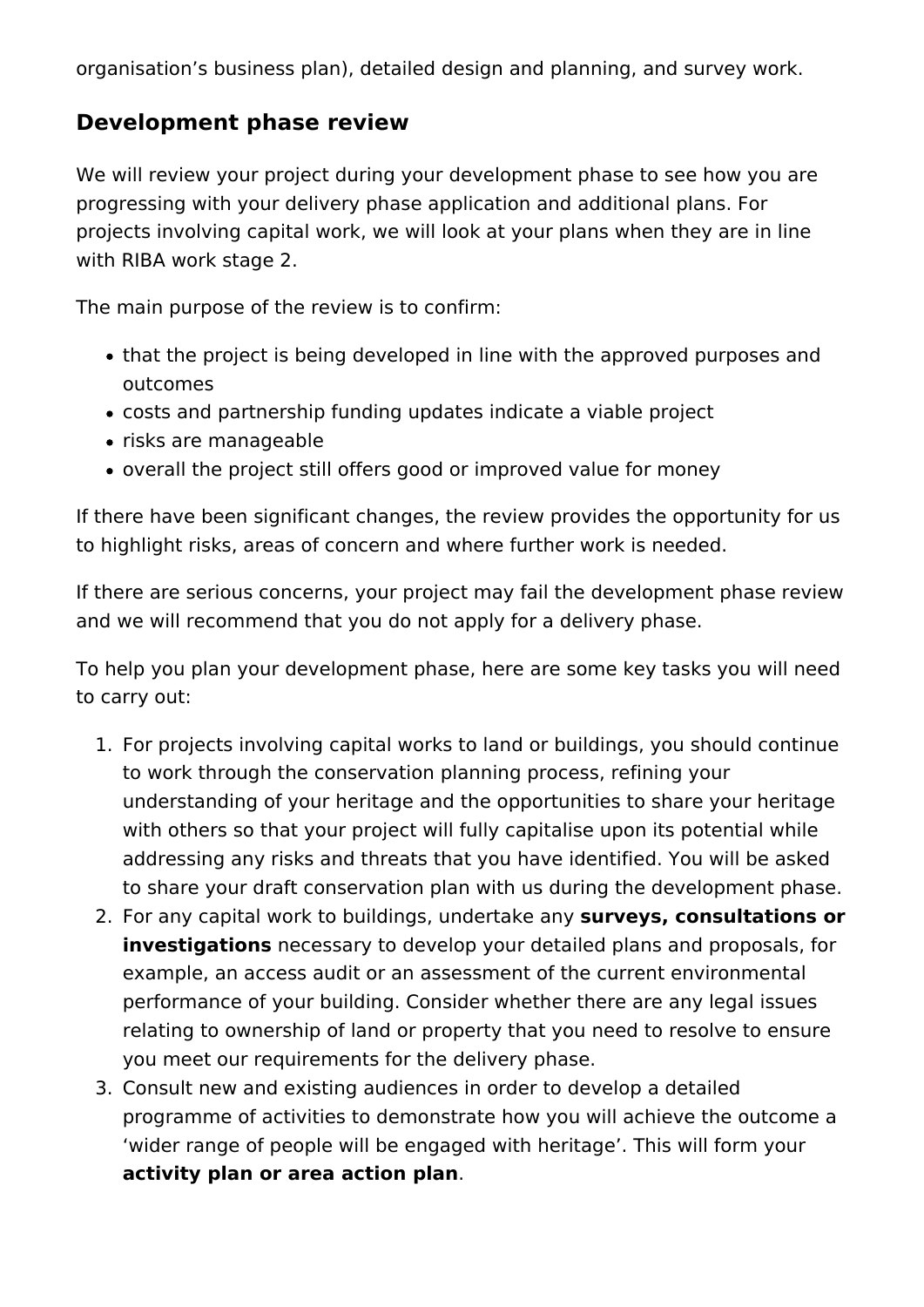- 4. Develoopetailed timetable, costs and cafsohr fylow r delivery phas
- 5. Consider in detail how your ipmrpaectowill dur organisaathidh how you will manage this change. You may need to carry out review and update your organisation s business plan and fur strategy.
- 6. Consider how yosuu swtialn project outcoanfest funding has ended and how you will meet any additional running costs. If you a management and maintenance plan, this information will fee your updated organisational business plan.
- 7. Consider how yo euw awliul atte your pro, jeantd collect baseline data that you can measure the difference your project makes.
- 8. Consider how yobuu wid bods, works and serdrucrens gyour delivery phasereOeurving a grant guodanaziens information on procurement.
- 9. Consider how you ckwriblwledge our annual not ompte the role of the National Lottery players in supporting your project.
- 10. Undertake the work necessary to produscupp paolin trienlog vant documents or your delivery phase application.

### Supporting documents

Supporting documents will need to be updated to align with new any changes.

You will need to submit the relevant supporting documents from your online application and we must receive them by the publish deadline.

This list includes the supporting documents for the developmen application and the delivery phase application.

Some of the documents will not apply to your project and the additional information in this table will help you decide if they are relevant

Everything we need to assess your application is in the applica following supporting documents. Please do not submit any extra we will not use them in assessment.

Development phase supporting documents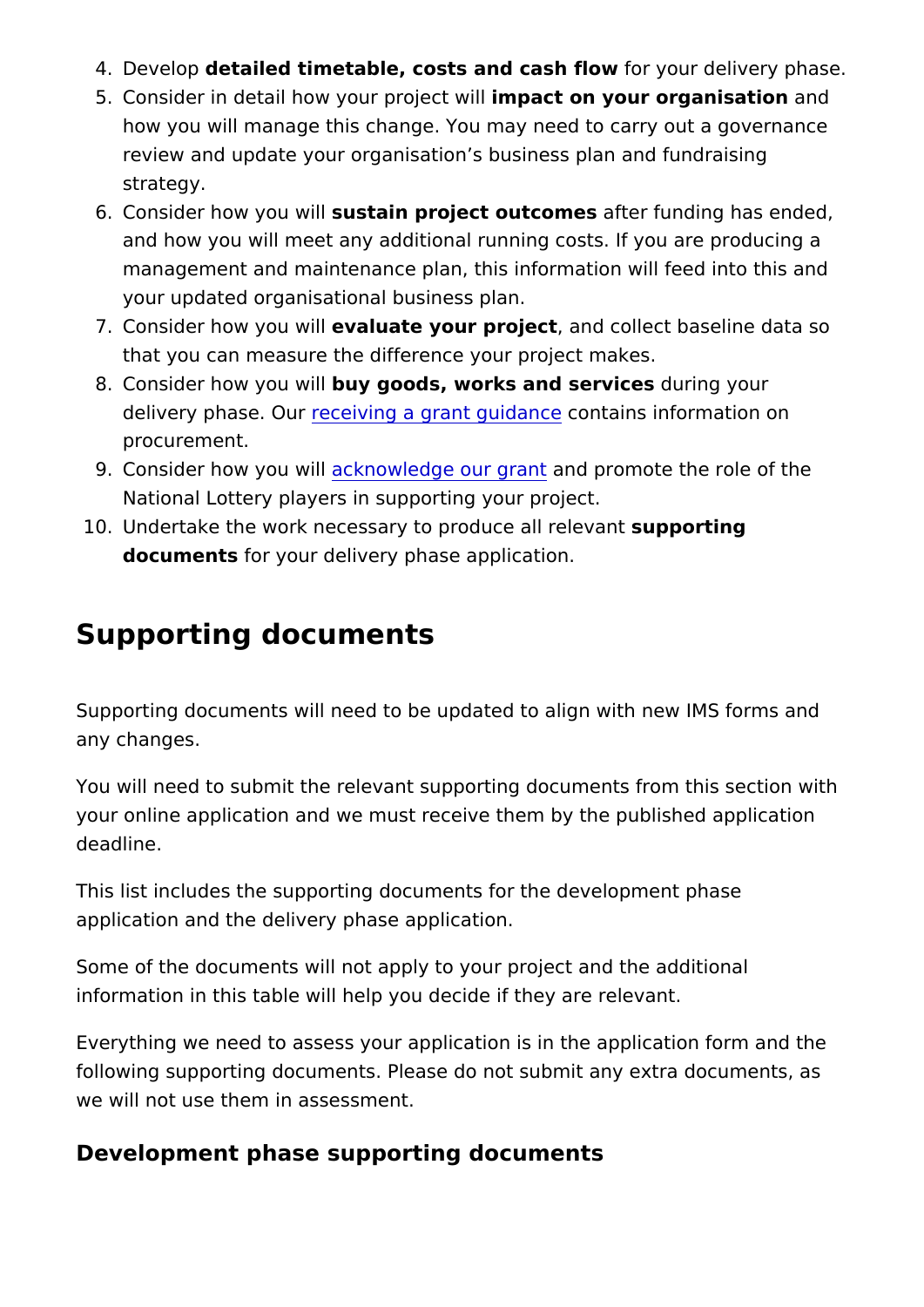Governing document (for example, constitution)

We do not need to see your governing document if:

you are a public organisation (for example, a local authority)

Your governing document should include the following:

- the name and aims of your organisation
- a statement that prevents your organisation from distributin property to its members during its lifetime
- a statement which confirms that, if your organisation is wou dissolves, the organisation s assets will be distributed to a or not-for-profit organisation and not to the organisation s members
- the date when it was adopted and the signature of your chair other authorised person)

We are unable to accept your application if your constitution do include the above.

Please make sure your project falls within the aims of your organisation.

The Charity Commission gourind and the creating a governing document

Last three years accounts and current year s management acco

Audited accounts are independently examined and should be sig We would also like to see your management accounts.

If you are a newly formed organisation and do not have a set of please submit your last three bank statements or a letter from y confirming that you have opened an account.

We do not need your accounts if you are a public organisation ( local authority).

Detailed cost breakdown

Spreadsheet detailing the cost breakdown provided in Section s the online application form.

This document is mandatory for all applicants.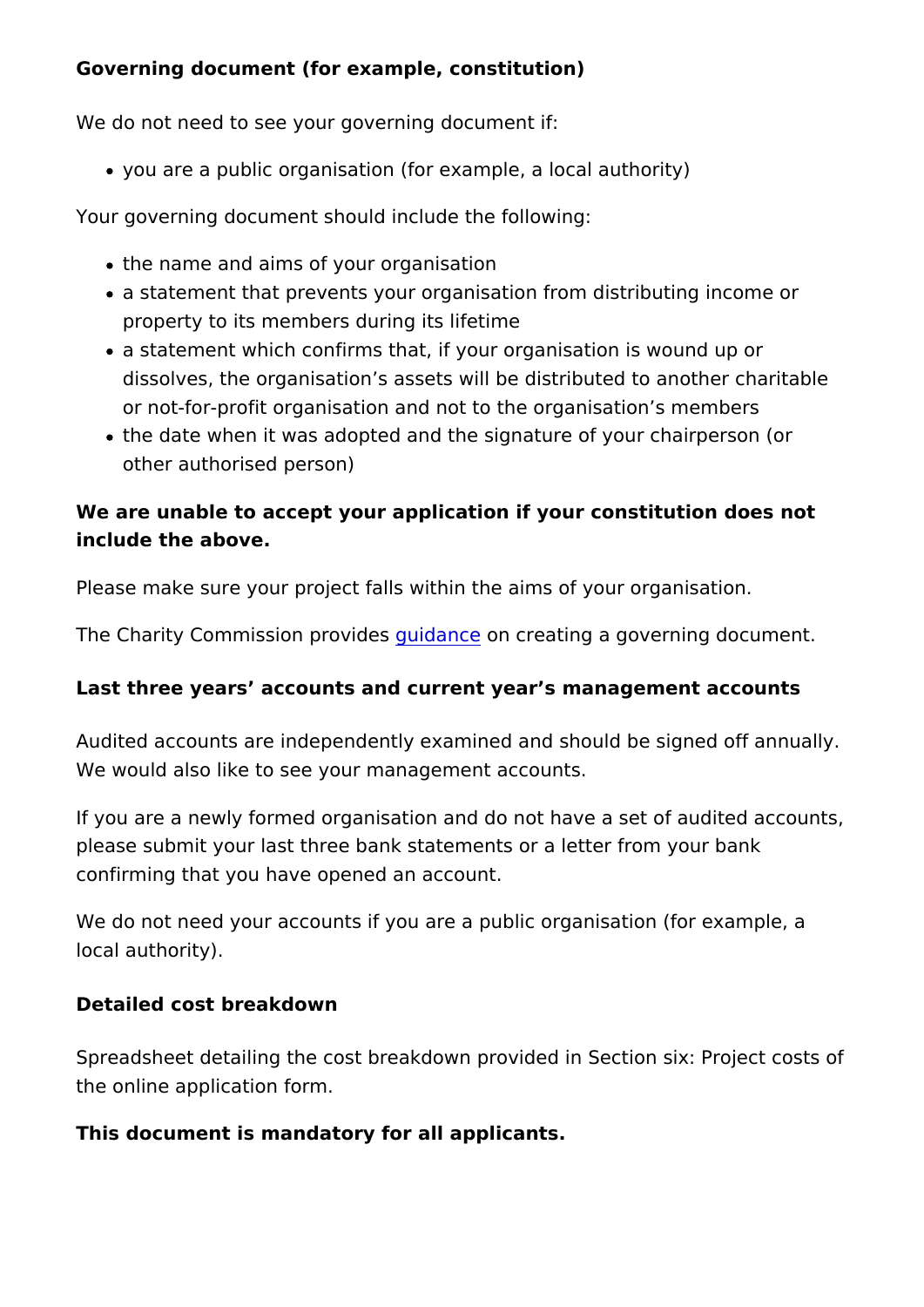#### **Partnership agreements (if applicable)**

If you are plan to work with another organisation to carry out your project, it is good practice to have a partnership agreement. This document should outline both partner's roles and responsibilities and be signed by all parties.

You only need to provide your partnership agreement if your partner organisation will receive grant payments to deliver part of your project.

We do not recommend a particular type or format of partnership agreement. It is up to the parties involved in partnerships to work out what is best for them.

#### **Job descriptions (if applicable)**

If you plan to recruit a new member of staff to help deliver the development phase of your project, including an apprentice, please submit a job description for that post.

#### **Briefs for internally or externally commissioned work (if applicable)**

Briefs describe any work you plan to commission in your development phase. If you are commissioning work (for example, from an artist or an architect) then you should submit a brief.

The brief should describe the works, how long they will take, how much they will cost and the skills required. You can find a template brief on our website.

For fees over £10,000 you should obtain three competitive tenders or quotes, for fees over £50,000 we will expect you to provide proof of the competitive tendering process.

#### **Images (no more than six)**

Please provide images that help illustrate your project. These images will be used to present to decision makers so should be of a high quality and relevant to your project.

#### **Letters of support (no more than six, if applicable)**

Letters of support are a good way of showing us that you have spoken to other people and that they are interested and committed to your project.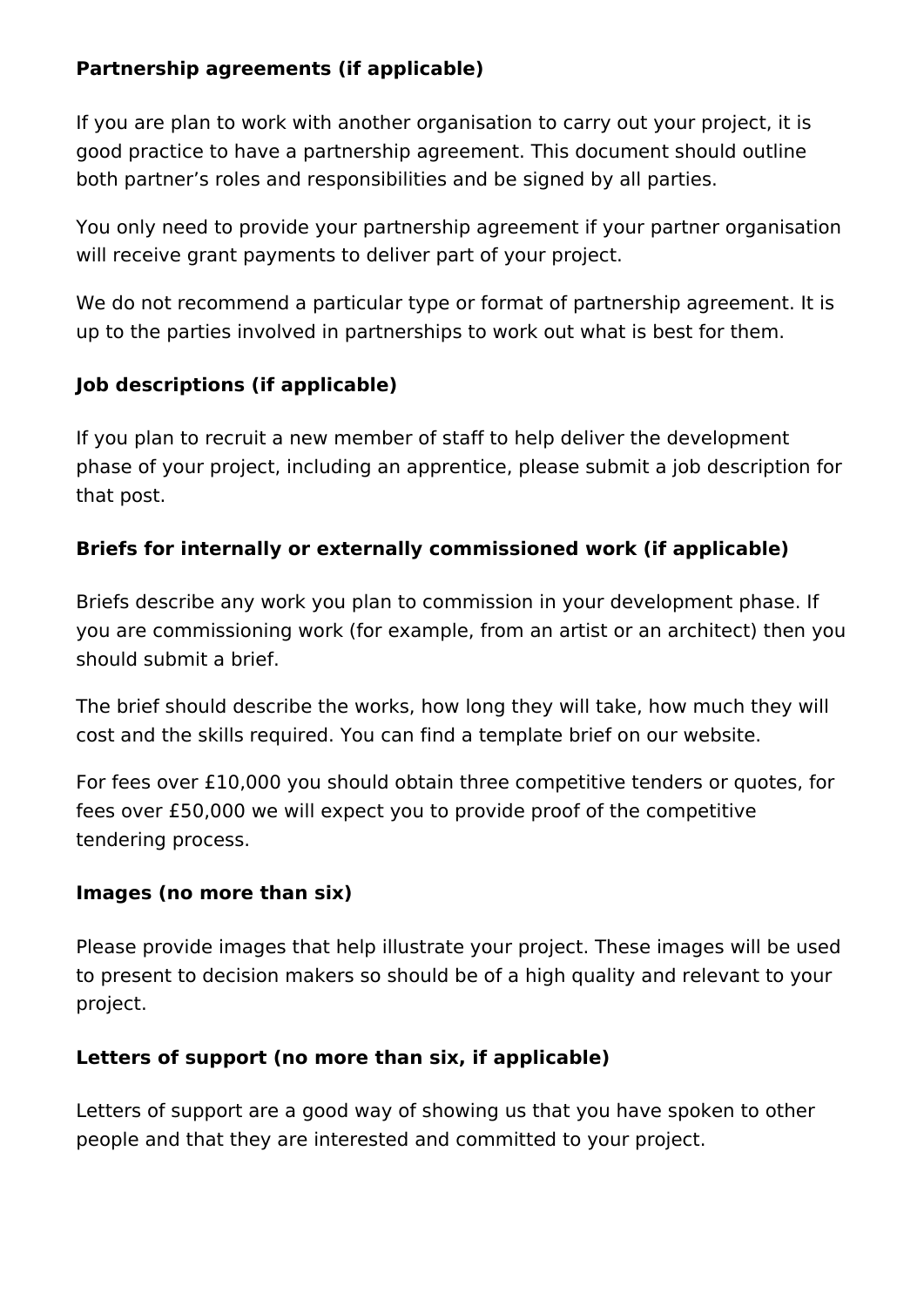Please submit letters of support from the people involved in your than general supportive statements. For example, if you are pla workshops at a local care home then a letter of support will show want to take part.

If possible, letters should be on headed paper and signed.

Calculation of full cost recovery for the development phase (if applicable)

If you are including full cost recovery in your project budget, y document that outlines your calculation.

Find out more about calculating full  $c\bar{\Phi}$  be reasonal dentional  $\Phi$ [Community Fund w](https://www.tnlcommunityfund.org.uk/funding/funding-guidance/full-cost-recovery)ebsite

Business plan

We would like to see a copy of your organisation s current busines not have a business plan please submit the planning document manage your heritage. If you are an organisation that manages are, for example, a Local Authority, please submit the planning relevant to the heritage in your application.

Your business plan is mandatory for all applicants.

Condition survey (if applicable)

If your project involves the conservation of heritage, you must survey or another appropriate document such as a draft or outling Plan. This document should tell us the current condition of the works that are needed to return the heritage to a good condition

For example, if you plan to conserve a local war memorial, you the current condition and what repair works are needed. The su should also indicate the relative priority of the suggested works works are most critical and need to be tackled most urgently.

Ownership documents (if applicable)

If you are planning any capital works, or intending to purchase collections, please provide copies of Land Registry ownership d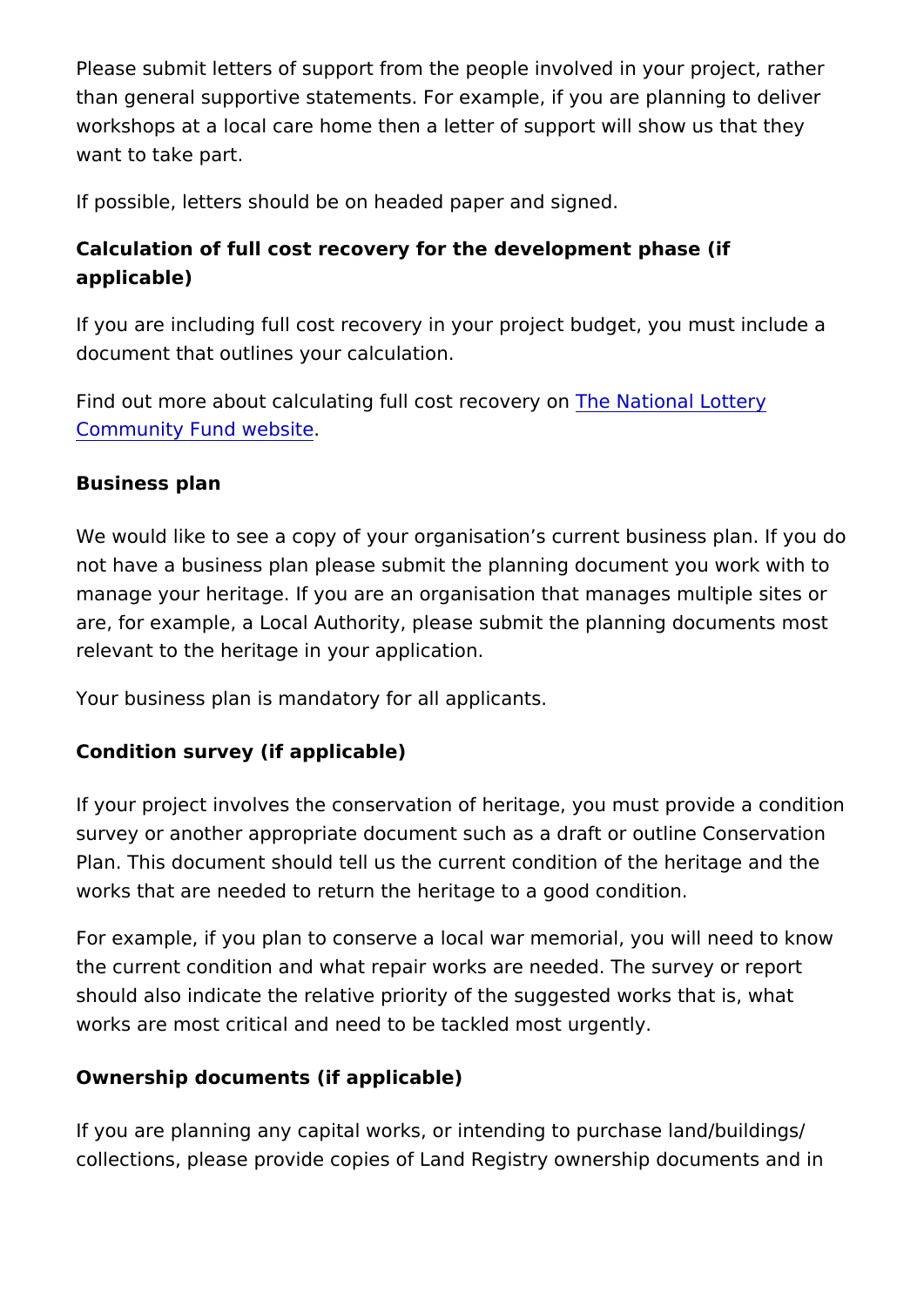the case of leasehold property, any lease, heads of terms or draft lease.

If you do not meet our ownership requirements, please tell us how you plan to address this in your development phase.

You should attach the relevant supporting documents to your application form. We can accept most standard file formats.

When submitting supporting documents, please use the document names above so we can easily identify each document. Not using this format may delay your application.

We will not begin assessing your application until you submit all of the relevant supporting documentation.

### **Delivery phase supporting documents**

- activity plan or area action plan
- project timetable
- cash flow for the project
- income and spending forecasts for five years following completion
- project management structure
- spreadsheet detailing the cost breakdown
- calculation of Full Cost Recovery (if applicable)
- briefs for internally and externally commissioned work
- job descriptions for the delivery phase
- business plan (updated)
- images
- flow-chart summarising decision making for third party grants (if applicable)
- management and maintenance plan (if applicable)
- design specification (if applicable)
- interpretation plan (if applicable)
- fully developed conservation plan (if applicable)

# **What happens after you apply?**

### **If your application is successful**

We will contact you about arranging a start-up meeting. At this meeting you may be introduced to a consultant who will support you in developing or delivering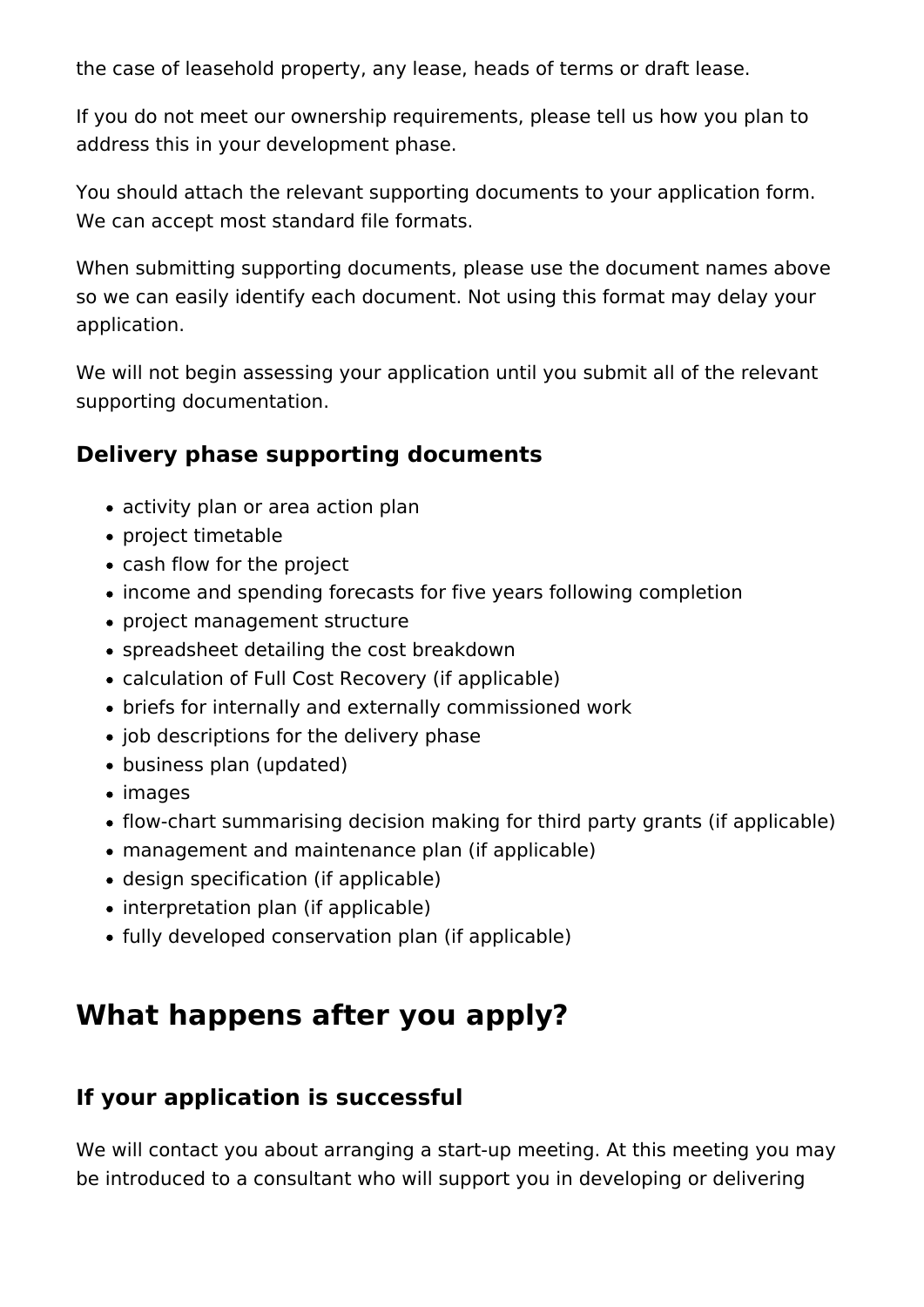specific aspects of your project, or help review risks. We will review your project at suitable stages.

You must wait to receive permission to start from us before beginning your project. You will need to submit a form online and provide us with:

- your bank account details (mandatory)
- proof of ownership/leasehold requirements (for all capital projects, if any changes have taken place since application)
- details of statutory permissions and/ or licences required and obtained (if applicable)
- confirmation of partnership funding (if applicable)
- project cashflow forecast
- project management structure and methods for choosing consultants, contractors and suppliers
- project timetable or work programme

Your organisation will need a bank account. The name on this bank account must exactly match the name of the organisation making the application.

**For development grants of less than £100,000** we pay your grant in three instalments:

- 1. We will give you 50% of the grant upfront.
- 2. Once you have spent the first half of your total eligible project costs, we will give you the next 40%.
- 3. We will pay the final 10% of your grant when you have finished your development phase.

**For development and delivery grants of £100,000 or more**, we will pay instalments of our grant after the work that you are asking us to pay for is complete. We will also retain the last 10% of your grant until we are satisfied that the project is complete and you have submitted your completion report and evaluation.

#### **Payment percentage**

You or another organisation will contribute towards your project and so we will be granting you a percentage of the project costs. We describe this percentage as the 'payment percentage.'

Here's an example, where the payment percentage is 90%: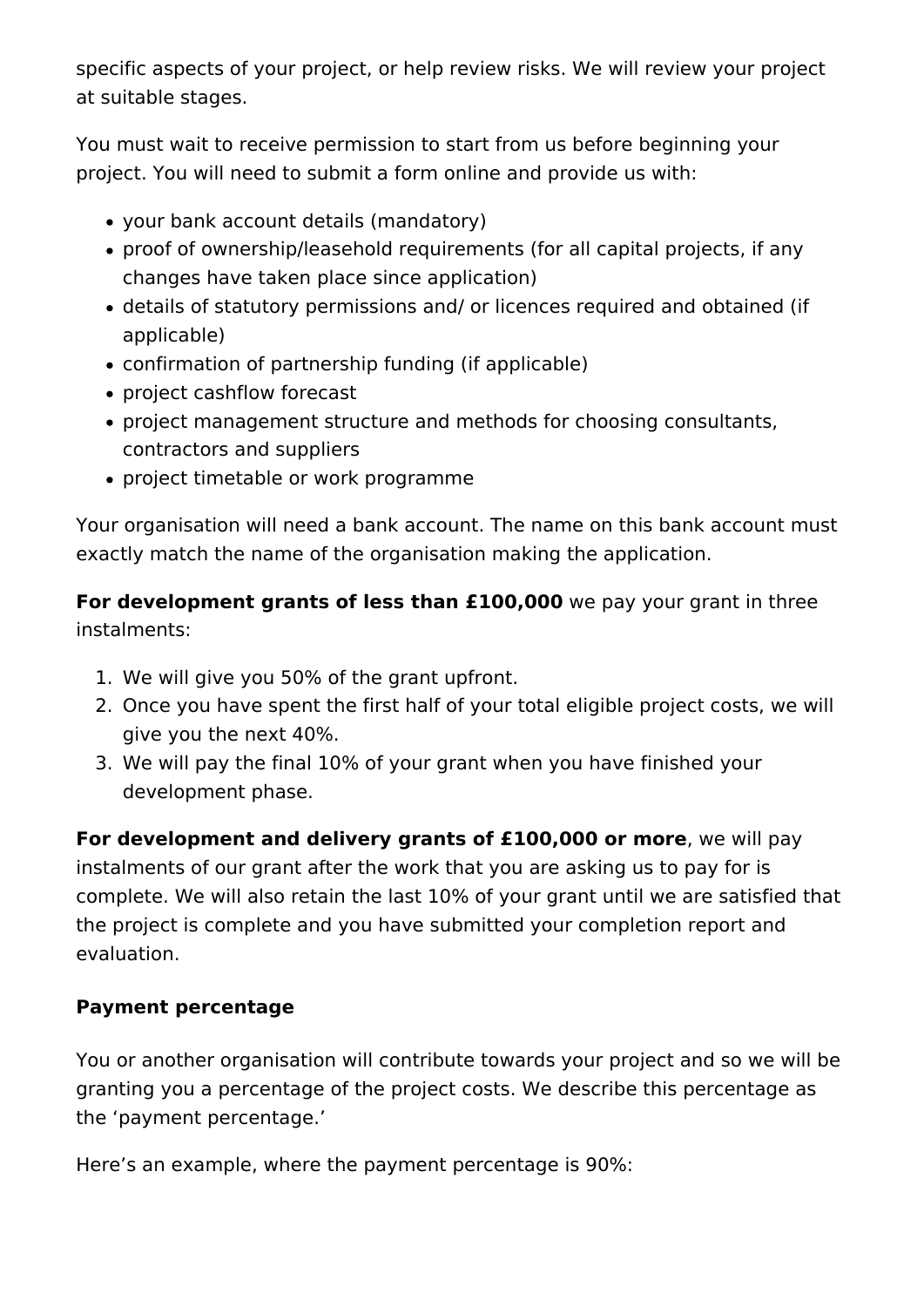- total project costs: £50,000
- your cash contribution: £5,000
- your grant: £45,000
- payment percentage: 90%

We will pay you the payment percentage of the total amount y project.

If you spend less on the project than you were expecting, then you the full grant.

If you spend more on the project than you were expecting, then to give you more than the grant we awarded you.

Here s an example, where the total amount spent on the project expected:

- total project costs in the application form: £50,000
- payment percentage: 90%
- total amount spent on the project: £45,000
- total amount we pay: £40,500 (90% of £45,000)

#### Reporting

We will expect you to report on the progress of your project at you request a payment in arrears. You will need to provide a pr least every quarter, including when you complete your project, evaluation report.

We will expect evidence of delivery and expenditure, such as pl invoices and receipts. More detailed information on our monitor found in the Receiving a grant doucrument iten

Terms of grant

We will ask you to sign Sutpart daord rterms of whaich you can find on our website.

The duration of the terms of grant depends on the type of proje

They will last from the date of Permission to Start until: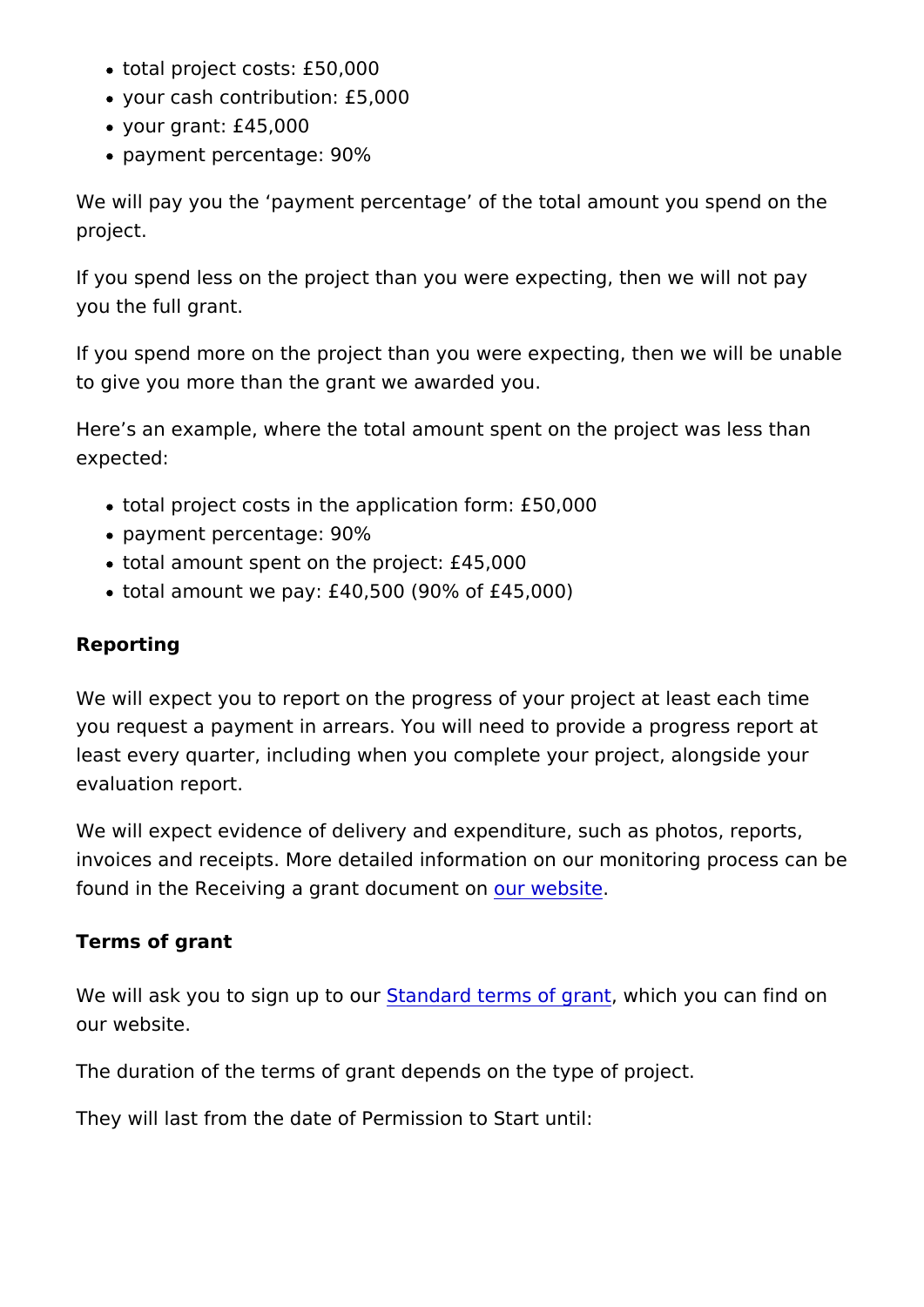- **activity:** the date the project finishes (known as the Project Completion Date)
- **capital:** 20 years after the Project Completion Date
- **digital:** 20 years after the Project Completion Date
- **acquisition:** If your project includes buying a heritage item, land or building, the terms of the grant will last indefinitely. If you wish to dispose of what you have bought in the future, you must ask for our permission and we may claim back all or part of our grant.

# **If your application is unsuccessful**

The assessment process is competitive and we cannot fund all of the good quality applications that we receive. If your application is unsuccessful, we may suggest that you make another application but you must talk to us about this with us before reapplying.

# **Legal and policy requirements**

# **Ownership**

We expect you to own any property (land, buildings, heritage items or intellectual property) on which you spend the grant. If you do not meet our ownership requirements, you will need to improve your rights in your development phase (for example, by changing or extending a lease) or include the owner as a joint applicant in your application, if applicable.

### **Land and buildings**

For projects that include works on land and buildings, you must own the freehold or have a lease that meets our requirements:

- for projects involving work to a building or land, if your organisation does not own the freehold, you will need a lease with at least 20 years left to run after the expected day of the Project Completion Date
- if your project involves buying land or buildings, you must buy them freehold or with a lease with at least 99 years left to run
- we do not accept leases with break clauses (these give one or more parties to the lease the right to end the lease in certain circumstances)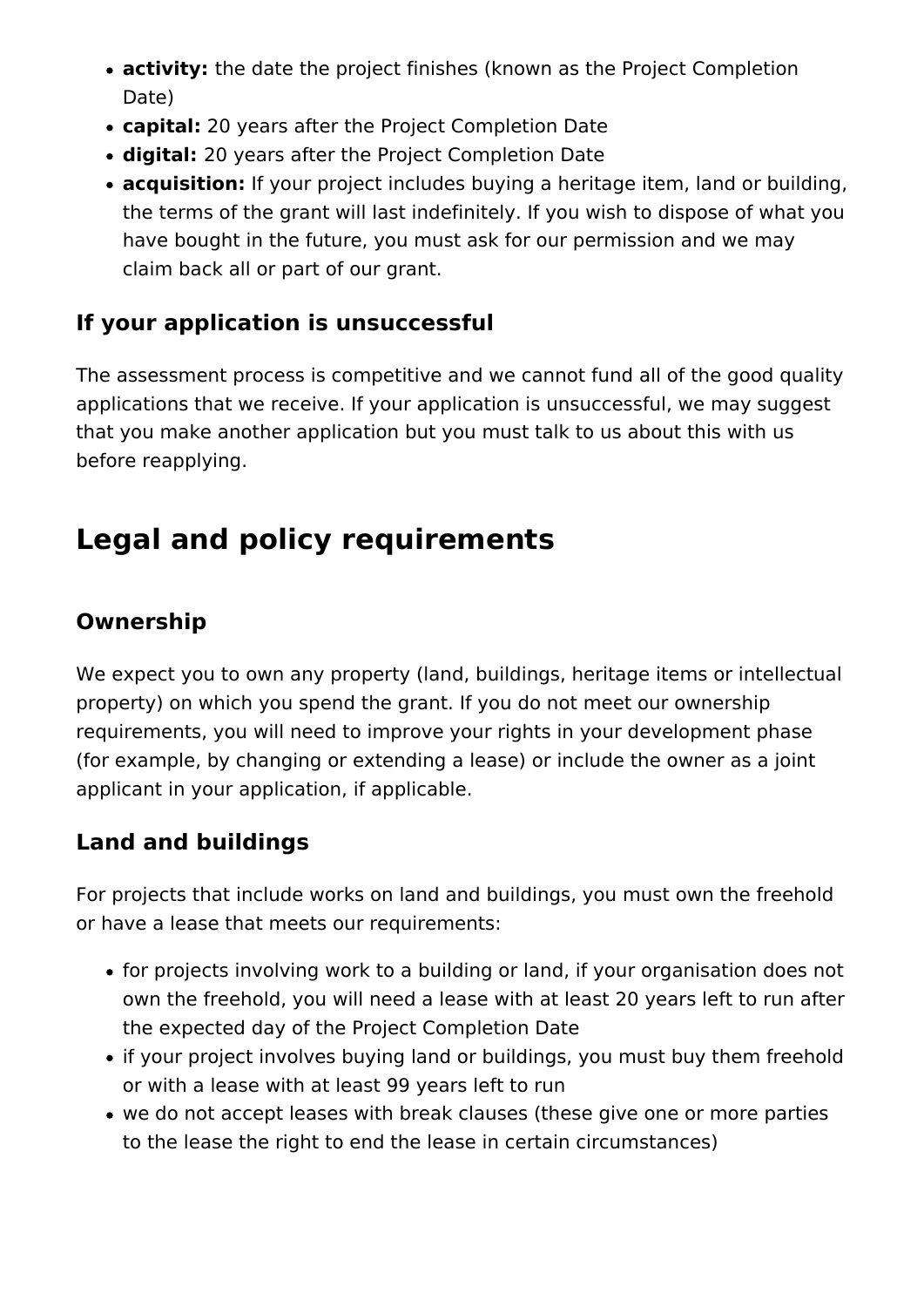- we do not accept leases with forfeiture on insolvency clauses (these give the landlord the right to end the lease if the tenant becomes insolvent)
- you must be able to sell on, sublet and mortgage your lease but if we award you a grant, you must first have our permission to do any of these

### **Taking security for the grant**

**Legal charge:** It is our policy to take a charge over the grant-funded property when you are a non-public body, your project involves capital works and your grant is over £250,000.

**Restriction on title**: If you are a public body such as a local authority or a university we will require a restriction on your Land Registry title to ensure you seek our consent before entering into any future transactions relating to the grant funded property.

If any of the above applies to your project, you will need to send us your solicitor's contact details as soon as possible following your delivery phase award.

### **Heritage items**

For projects involving buying a heritage item or carrying out conservation work to a heritage item (for example, a steam train or a painting), you must buy or own the item outright. We cannot fund private individuals or for-profit organisations to buy buildings, land or heritage items.

If you are borrowing item/s as part of the project (for example, for an exhibition) and are asked to contribute towards the costs of conservation then we may accept this cost if it forms a small part of your project.

The owners of the item/s may need to be tied into your partnership agreement, or tied into the Standard terms of grant if a grant is awarded. Please include this in your Expression of Interest form, if you think this will apply to your project.

If you are planning a capital building project with the purpose of storing or displaying a collection that you do not own we will require the owner of the collection to be tied into the Standard terms of grant (and any additional conditions set out in the grant notification letter) if a grant is awarded. Please include this in your Expression of Interest form, if you think this will apply to your project.

### **Digital outputs**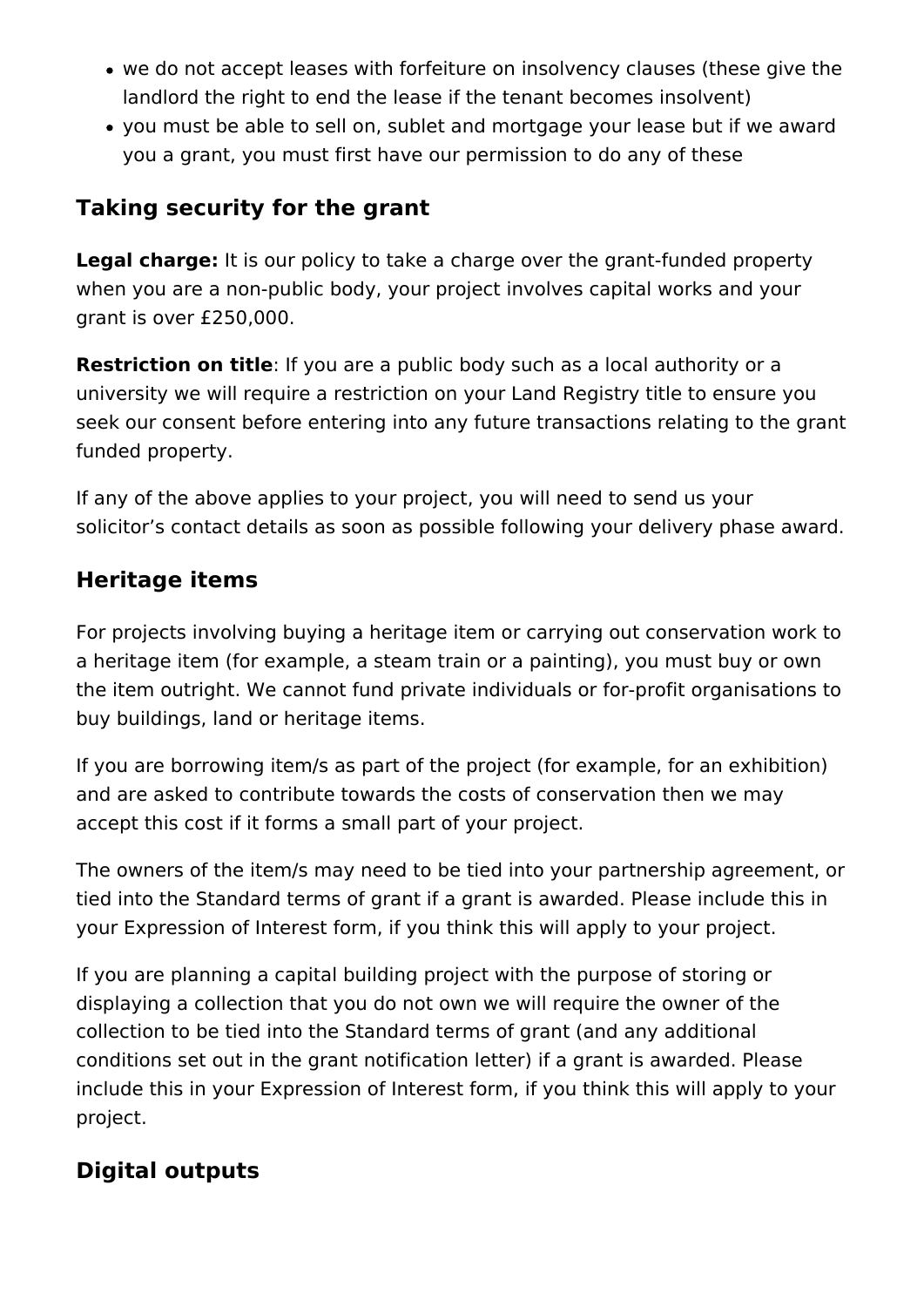We have specific requirements, which are set out in our Standard for digital outputs produced as part of any project.

We are using the term digital output to cover anything you cre in a digital format that is designed to give access to heritage a people engage with, and learn about, heritage.

For example, this includes photographs, text, software, web and databases, 3D models, sound and video recordings. Items creat management of the project, for example emails between team m records of meetings, are not included in the requirement.

If you receive a grant above  $£250$ ,  $0000$  gital outputs must be:

- available (the outputs are freely available online and you the digital files on demand) for twenty years from the projed date
- 'usable (the outputs function as intended and is kept up-to-
- open (digital outputs are licensed for use by others under Commons Attribution 4.0 International (CC-BY4.0) licence v of code and metadata, which should be release under a Publ Dedication unless we have agreed otherwise

If you are creating digital outputs:

- you must provide a management and maintenance plan with phase application
- you may include the value of the increased future costs of n maintenance for ten years as partnership funding We expect meet at least W3C Double A accessibility standard

We expect:

- websites to meet at least W3C Double A accessibility standa
- you to use open data and tools where possible
- you to contribute digital outputs to appropriate heritage col knowledge projects

Guidance for digital projects cam whe web aid con

Procurement and staff posts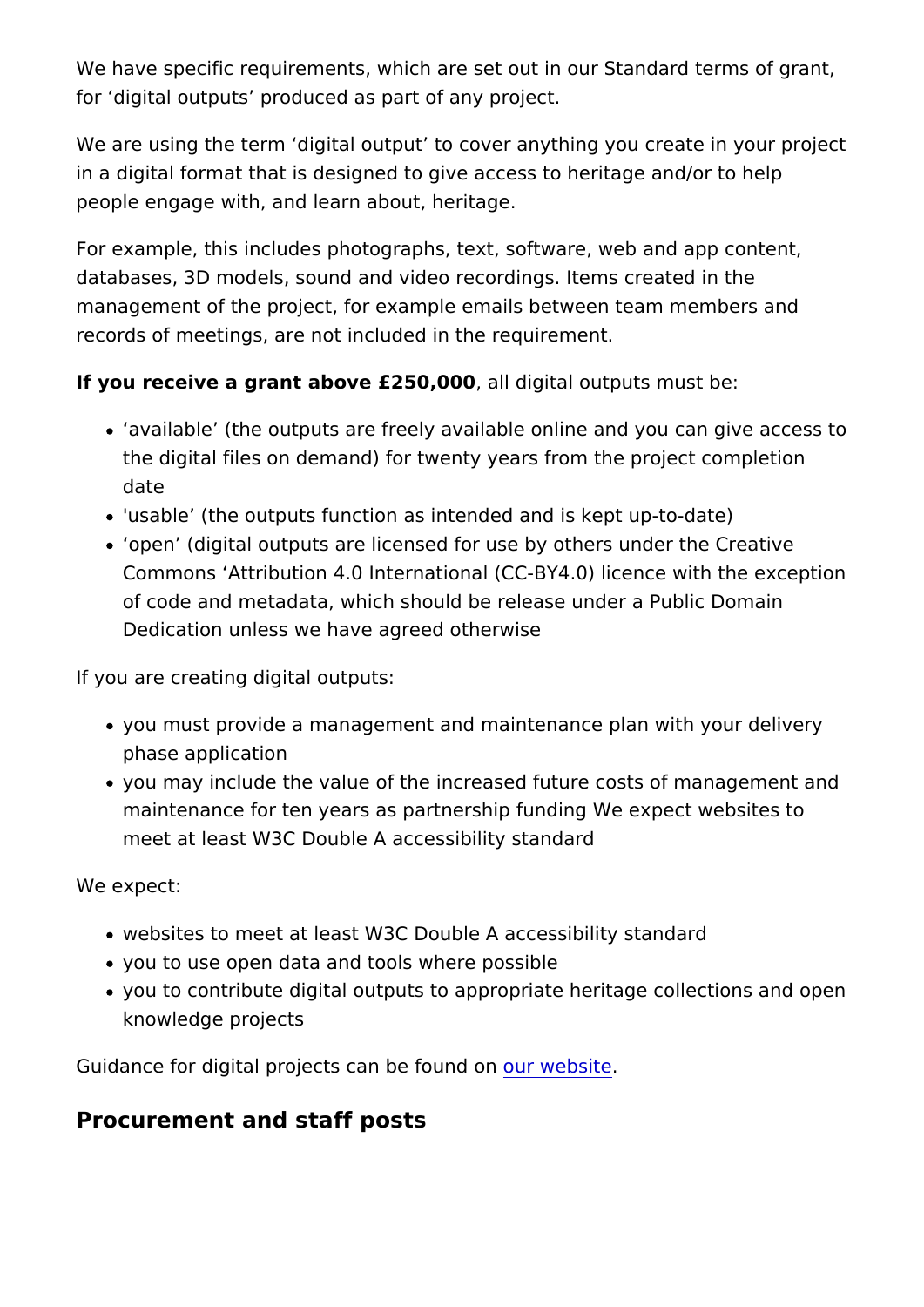You must follow our procurement guidelines. As an overview, projects with any goods, works or services worth more than £9,999 (excluding VAT), must get at least three competitive tenders/quotes. For all goods, works and services worth more than £50,000 (excluding VAT), you must provide proof of competitive tendering procedures. 

Your proof should be a report on the tenders you have received, together with your decision on which to accept. You must give full reasons if you do not select the lowest tender. Depending on the nature of your project you may be required to comply with UK Procurement Legislation. 

If a project partner is providing goods or services paid for through the grant, then you need to tell us why they have been chosen and why an open tender process is not appropriate. We will consider whether this is the best way to carry out your project and expect you to show value for money and meet any relevant legal requirements. 

Partners are not subcontractors. They will take on an active role in the project and will be involved in the project. They will help to report on progress, attend regular partnership meetings and support project evaluation. We will ask to see your partnership agreement as a supporting document with your application. 

You must also openly advertise all project staff posts, with the following exceptions: 

- you have a suitably qualified member of staff on your payroll that you are moving into a project post. (You still need to provide a job description for this post)
- you are extending the hours of a suitably qualified member of staff on your payroll so that they can work on the project. In this case we will fund the cost of the additional hours spent on the project and you will need to tell us about their role
- if you are a voluntary organisation and are including a proportion of a staff member's time in your full cost recovery calculation

We are committed to ensuring that the heritage sector is inclusive and sustainable. You must use the Living Wage rate (and London Living Wage where applicable) for all project staff. Please show evidence of budgeting for Living Wage rates in your staff costs and budgets.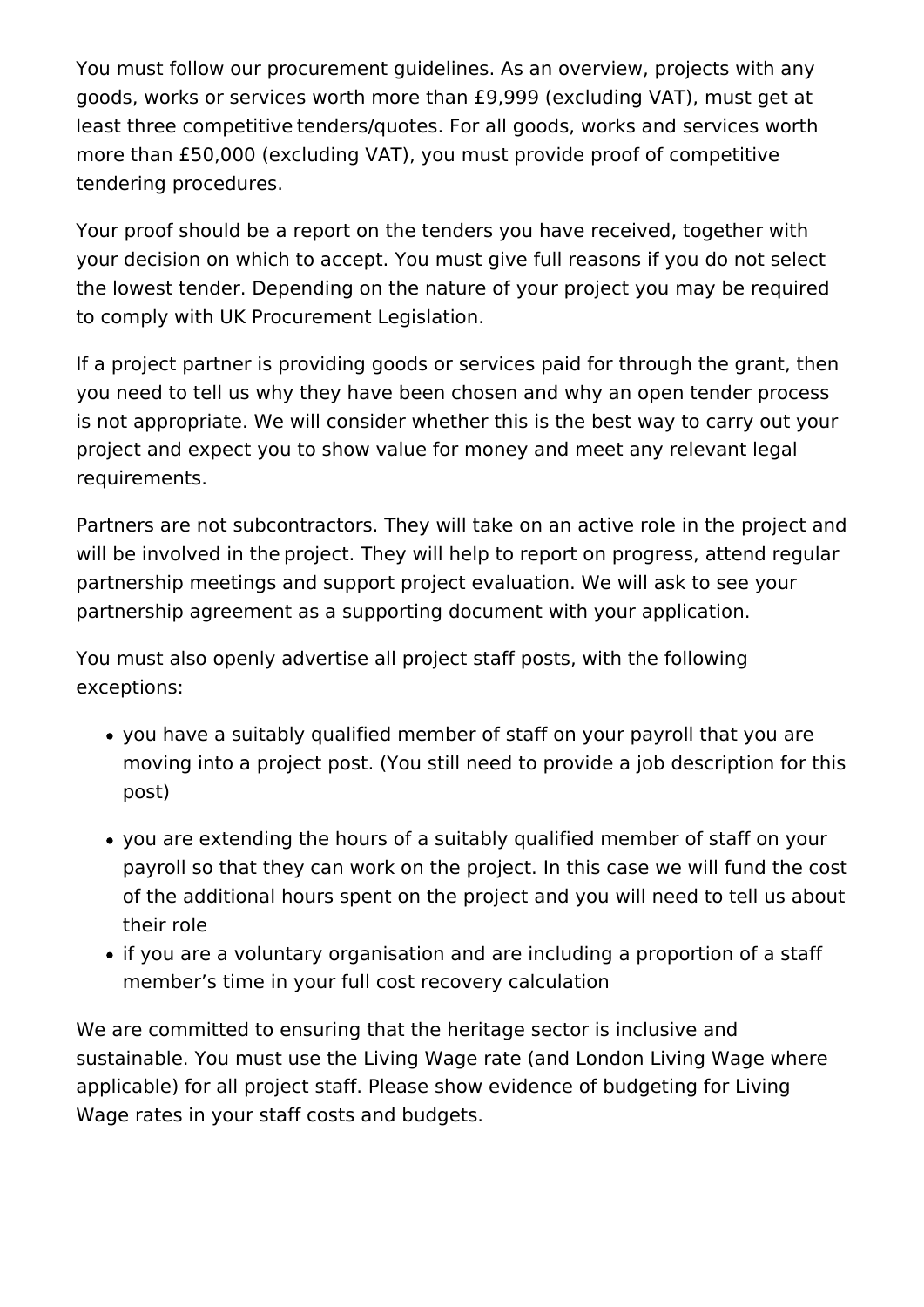Procedures to recruit consultants and contractors must be fair and open and keep to the relevant equality legislation. 

If you are unsure about your obligations, we advise you to take professional or legal advice. If you have already procured goods, works or services for the project that are worth more than £9,999, (excluding VAT), you will need to tell us how you did it. We cannot pay your grant if you have not followed the correct procedure.

### **Insuring works and property**

We need to protect National Lottery investment and so we ask you, with your contractors, to take out insurance for any property, works, materials and goods involved. All of these must be covered for their full reinstatement value against loss or damage, including inflation and professional fees.

If your project is affected by fire, lightning, storm or flood to the extent that you cannot achieve the outcomes set out in your application, we may have to consider claiming back our grant payments.

# **State aid and subsidy control**

At the point of publication of this Guidance for Applicants, public funding for organisations is no longer governed by the European Commission's 'State aid' rules as set out in Article 107-109 of the Treaty of the Functioning of the European Union and associated regulations and guidelines. Instead all grant decisions made after 11pm on the 31st December 2020 are subject to the new UK subsidy control regime, the principles of which are set out in Chapter 3 (Subsidies) of Title XI (Level Playing Field) of the Trade and Cooperation Agreement.

There is expected to be further guidance, a consultation and possibly new legislation in this area to build upon those principles. You will be expected to comply with the principles of the subsidy control regime and to satisfy any future requirements. Agreements that have been entered into will be reviewed and varied accordingly. We reserve the right to impose further requirements and additional conditions in relation to this matter.

It is an applicant's responsibility to check whether State aid or subsidy control clearance is required. Applicants should seek independent legal advice if they are unsure whether a project will require clearance.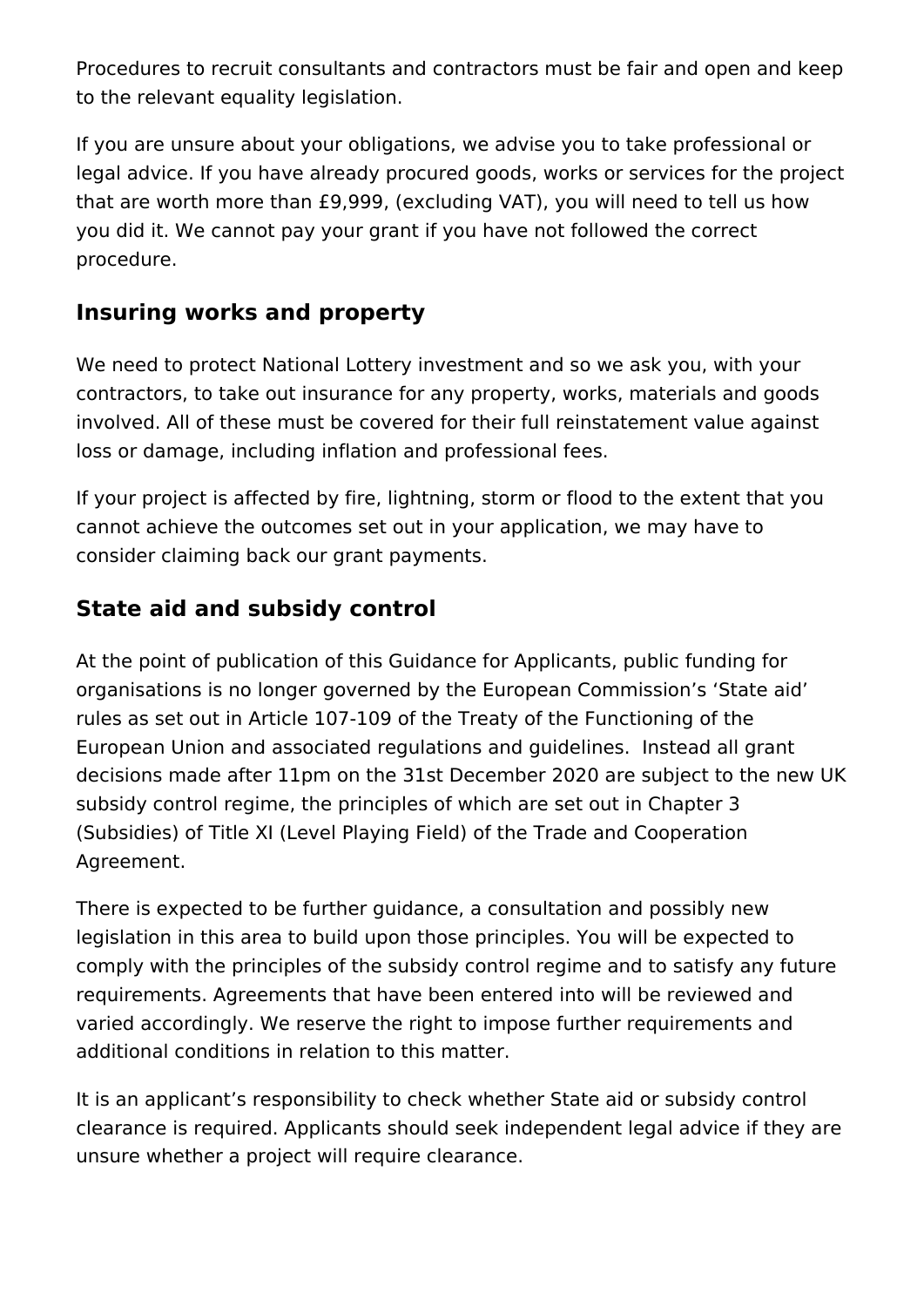# **Additional information**

The evaluation budgeting and reporting section below is relevant for all projects.

You should also read the following sections if they are relevant for your project:

- buying land and buildings
- buying heritage items and collections
- projects involving land, habitats and species
- ownership requirements for community grants

# **Evaluation budgeting and reporting**

We recommend budgeting for evaluation in the following ways:

- Projects between £250,000 and £1m should allow a budget of between 2% and 7% of their total projects costs and consider using independent external evaluators. Evaluation budgets for projects within this scale should not be less than the minimum permitted. For example, if a project applies for funding of £255,000 we would expect a minimum of £5,100 (2%) to be allocated to evaluation, unless there is evidence provided in the description section of evaluation cost heading that this level of resource is not needed or appropriate.
- Projects over £1m should allow a budget of up to 7% of the total project costs and always consider using independent external evaluators. Evaluation budgets for projects over £1m should not be less than £20,000, unless there is evidence provided in the description section of evaluation cost heading that this level of resource is not needed or appropriate.

You must send us an evaluation report before we pay the last 10% of your grant. We aim to fund projects that create positive and lasting change for people and communities. Asking our projects to submit evaluation reports enables us to demonstrate that difference and to know whether a project has spent its money appropriately and desired outcomes have been achieved. We report on these achievements through continuous programme evaluation, which relies on information from project level self-evaluations.

We will send you an evaluation questionnaire within one year of the completion of your project. It will ask for information on the numbers of activities undertaken, the number of participants and (where appropriate) visitors you have engaged,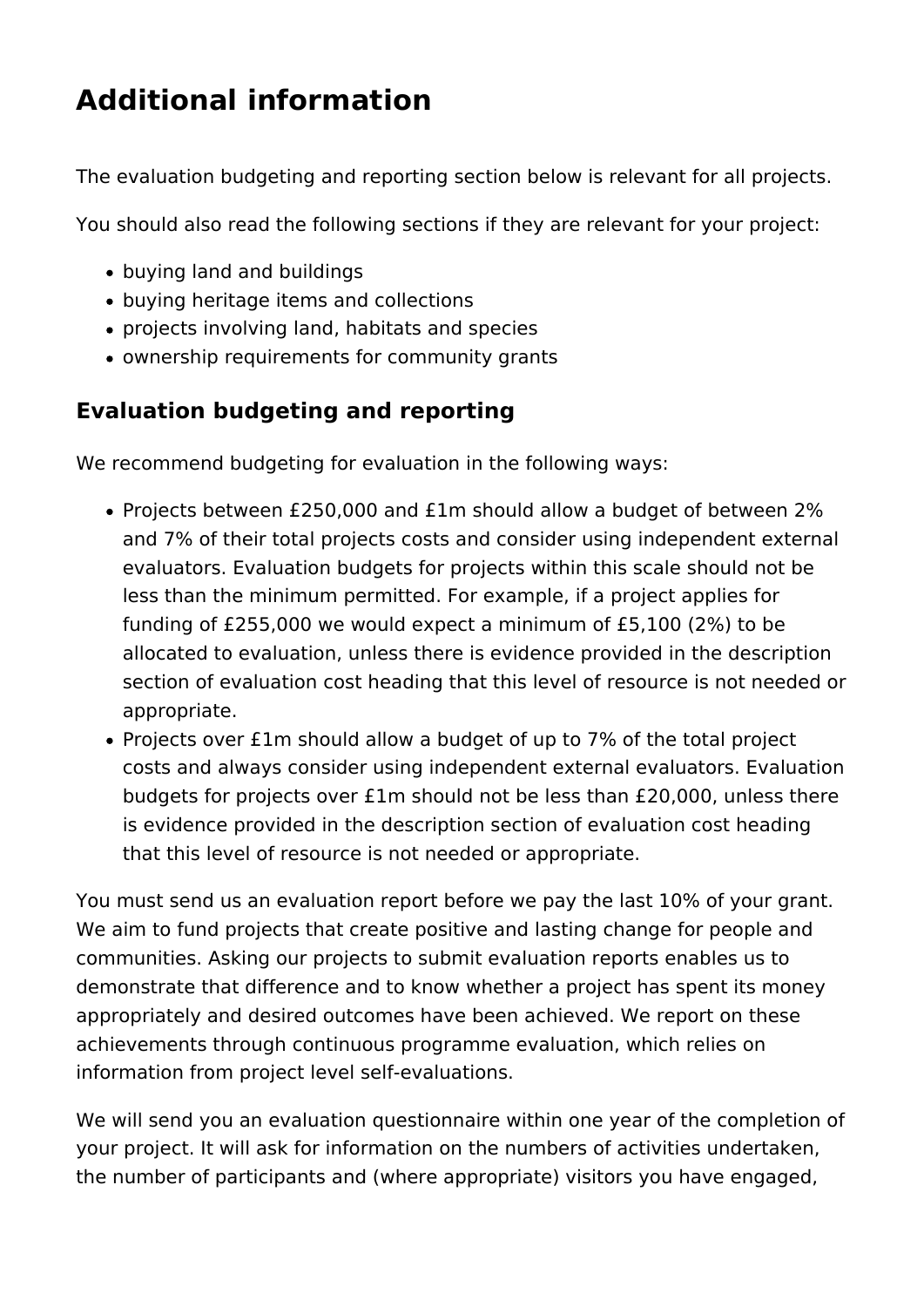the amount of training and volunteer involvement in your project, and any extra staff you have taken on. For all of these 'outputs' of your project, we will be interested in the types of people that have benefited as well as the overall numbers. For larger projects involving capital works, we will ask for some of this information again, five years after project completion and 10 years after project completion.

An evaluation questionnaire has been included below which gives you an outline of the data you will need to collect during your project. For visitors, volunteers, trainees and staff, we also ask for demographic details by gender, age, ethnicity, sexual orientation, disability and social class.

These numbers will not, on their own, tell the whole story of what your project is about, and your evaluation report will need to tell us about the quality of your project as well.

# **Evaluation questionnaire**

### **Activities**

We will want you to tell us how many activities were carried out using your grant. The activities we list are:

- **open days:** Days when you open a heritage site, collection or feature to the public, which cannot normally be visited. It can also include days when you do not charge for admission at attractions that normally charge an entrance fee.
- **festivals:** programmes of events or activities for the public, lasting one day or more, with a clearly defined theme or focus
- **temporary exhibitions and displays:** exhibitions or displays that are not a permanent feature of your site and last for less than 12 months
- **guided tours or walks:** these may be guided by either your staff or people outside your organisation, but must be based on your heritage site or feature
- **visits from schools and colleges:** these can include visits by primary, secondary and higher levels of education
- **outreach sessions in schools and colleges:** visits made by your staff or the volunteers working with you on the project
- **other on-site activities:** activities that take place at your site that you feel are not included under the other headings
- **other outreach or off-site activities:** activities that have taken place away from your site that you feel you have not been able to tell us about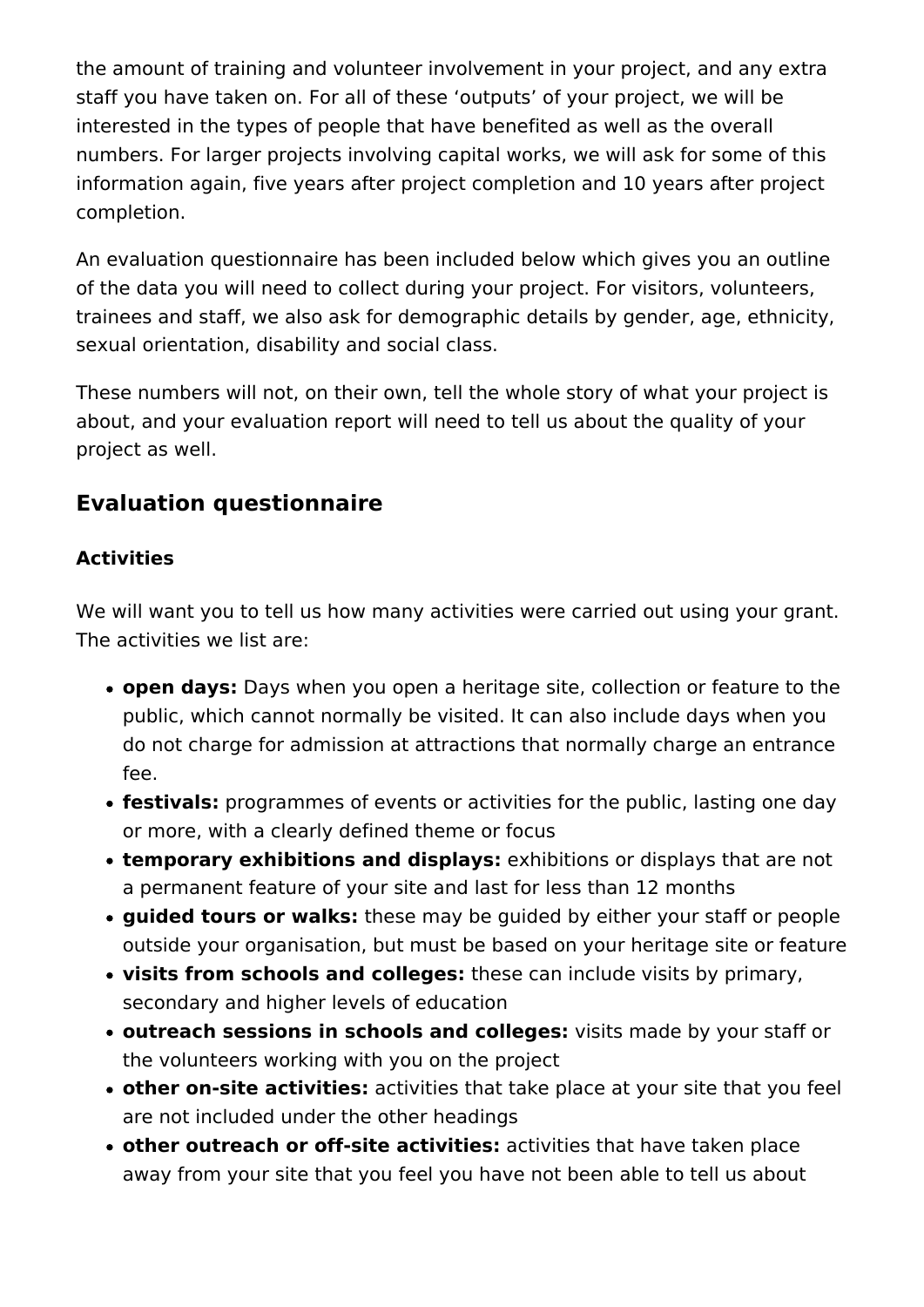#### Visits

Data about the number of people who visited your attraction the project started and the year after it completed. If the attractior is part of a bigger attraction (for example, if we funded a galle museum), we only want you to give us visit numbers for the par or facility that we give money towards.

#### Volunteers

The number of volunteers involved with the funded project and volunteer hours they contributed.

Training

The number of people trained through the project, under a set of covering conservation, audience engagement and management.

Training includes any structured programme of on-the-job traini work-based learning and work experience. We ask you to disting training for your staff and training for volunteers.

New staff

The number of new staff posts created to carry out your project of these still being maintained after the end of the project. For on evaluation, read the guodance bonte

Buying land and buildings

We can fund projects that involve the purchase of land and/or b important to our heritage, and are at or below market value. The reasons for purchase must be a benefit for long-term manageme and for public access.

If you already manage the land and/or buildings that you want to need to show us what extra benefits the purchase will bring.

You will need to show that all options for entering into an appro management agreement with the freehold owner have been explored before seeking a grant for purchase.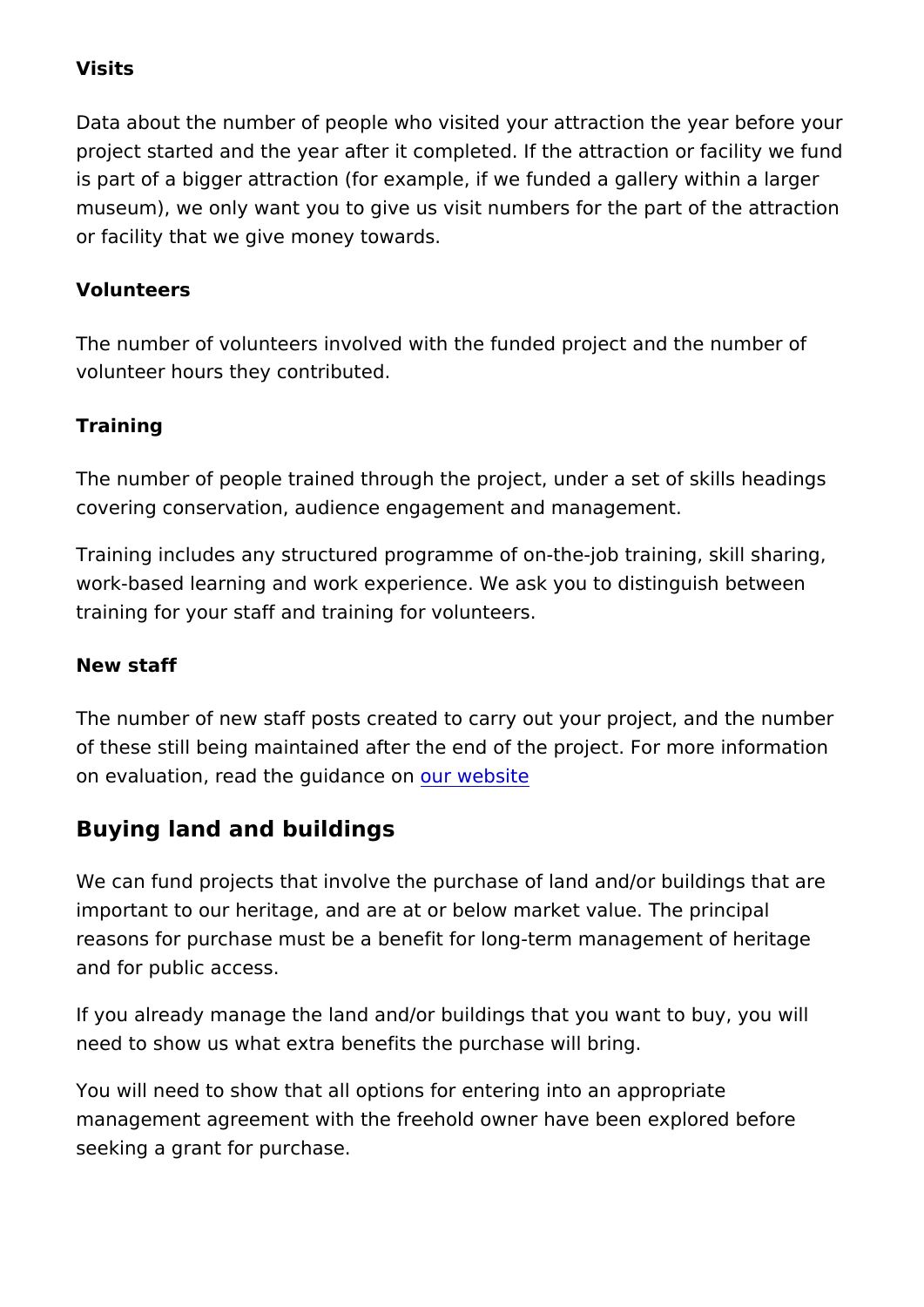We can help you to buy land and/or buildings if you demonstrate in your application form that:

- any risks to their preservation will be reduced by your purchase
- the price accurately reflects the condition and value
- the purchase will contribute to more people engaging with the heritage
- you have adequate plans for management and maintenance over a period of at least 10 years after project completion
- you can demonstrate their significance to the heritage in a local, regional or national sense

We will not support purchases that we think are above market value. If we award you a grant, we may require a charge on the land and/or buildings. We can fund all associated purchase costs such as agent's fees, saleroom fees and taxes. Please ensure these are reflected in your cost table.

If your project includes buying a heritage item, land or building, the terms of the grant will last indefinitely. If you wish to dispose of what you have bought in future, you can ask for our permission. We may claim back our grant.

#### **The information we need about the purchase**

With your application you will need to provide:

- a location plan to scale, clearly identifying the extent of the land or building to be purchased and any relevant access to the land and building
- One independent valuation. This should include a detailed explanation of how the assessment of the market value was reached. We welcome valuations by the District Valuer. We may also arrange for our own valuation. We will normally be prepared to support a purchase at a figure up to  $10\%$ above the top of any range in an accepted valuation
- evidence that the current owners are the owners (have legal title) and have the right to both sell the land and/or building and transfer the title to the new owner; and evidence of any legal covenants, or rights (such as fishing, shooting, mineral, drainage), or long- or short-term tenancies, or rights of way or access, or any other interests which are attached to the land or building

### **Buying heritage items and collections**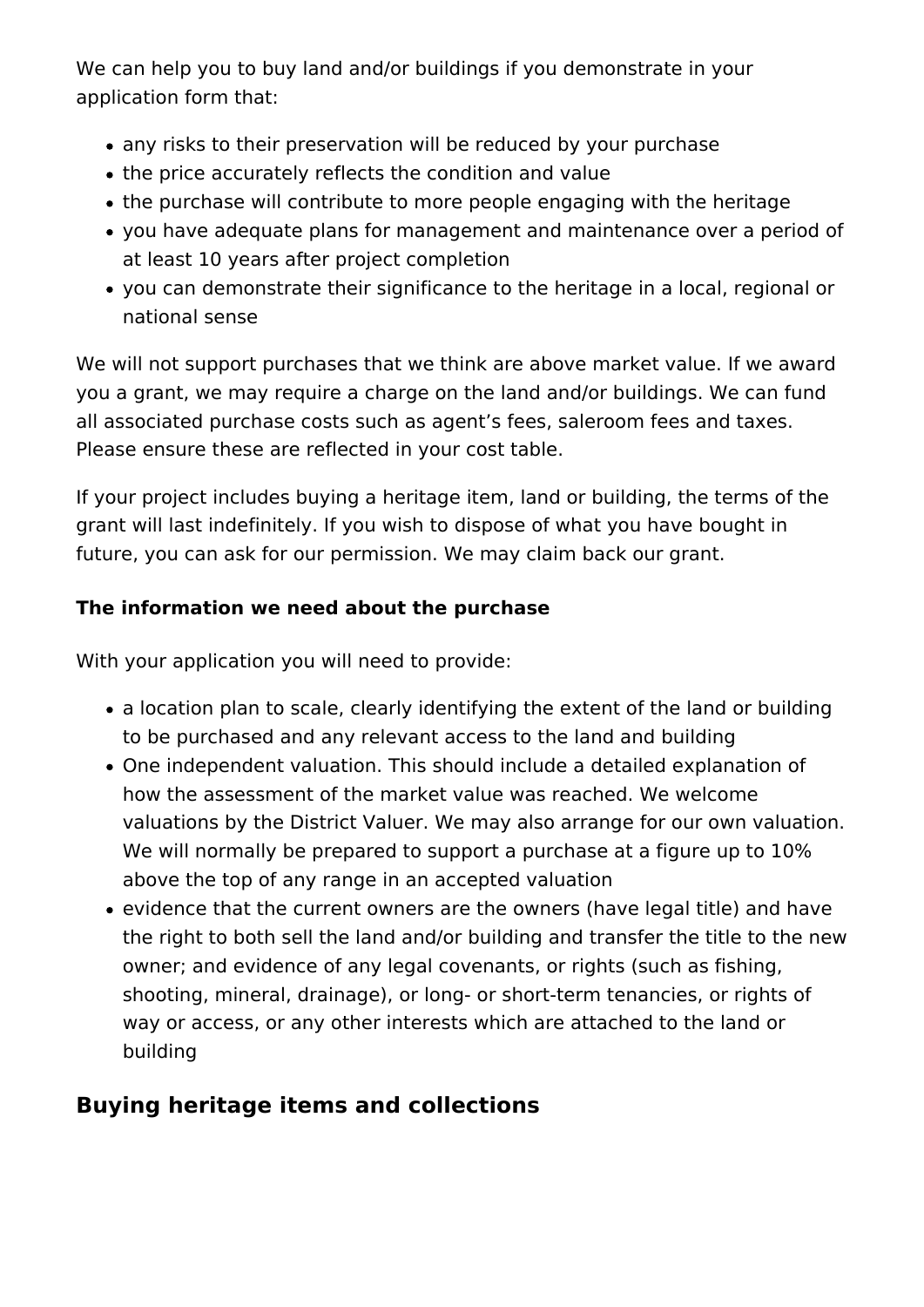We can fund projects that involve the purchase of heritage items or collections that are important to our heritage and contribute to achieving our outcomes.

We will only help to buy items or collections if you demonstrate in your application form that:

- risks to their long-term future will be reduced if you buy them
- the price accurately reflects their condition and value
- vou have a collecting policy and the purchase is in line with your policy
- the items will be accessible to the public once purchased
- you can show that you have adequate plans for their long-term care and maintenance

We will fund buying works of art, archives, objects and other collections that are important to the heritage and which were created more than 10 years ago. We will also fund buying more recent items of heritage importance, but only if they are part of a larger collection, which is more than 10 years old.

If your project includes buying a heritage item, land or building, the terms of the grant will last indefinitely. We may require a charge on the item(s). If you wish to dispose of what you have bought in future, you can ask for our permission, and we may claim back our grant. If you already have the item(s) on loan to your organisation, you will need to show us what extra benefits buying them will bring.

There is unlikely to be sufficient public benefit in the acquisition of a heritage item by one publicly funded collection from another for us to consider funding the purchase. Unless, however, the acquisition directly relates to saving collections at risk. In that circumstance, the collection, or part of that collection, should be at risk of loss from the public domain due to the organisational failure of the current owner.

We will not support purchases that we think are above market value.

We will not give priority to a purchase simply because of an export stop. An export stop gives organisations a chance to raise money needed to buy an item or collection that is intended for export. The export stop defers the export licence for a specified period in order that an offer may be made from within the UK.

If you intend to apply to us you should contact your local office as soon as possible, and within the first deferral period.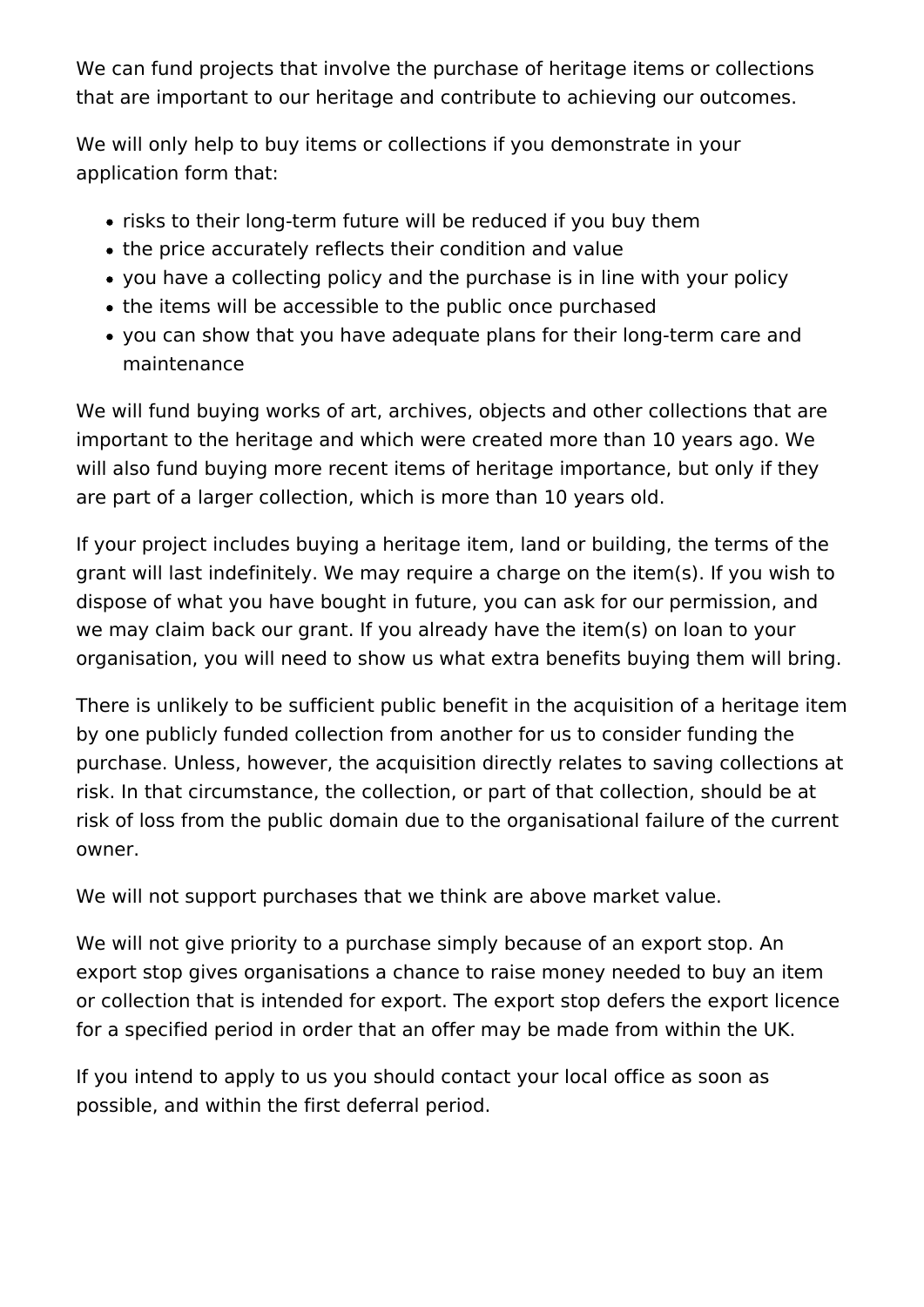If you need an urgent decision from us, you must contact your local office to discuss this before you apply. We can only consider offering fast-track decisions for buying heritage items or collections if the deadline means we cannot assess your application within our usual timetable.

Our staff will discuss with you the implications of our fast-track procedure for your application. If you have a short amount of time to buy the item(s), we ask you to provide us with details of how this object will be integrated into your existing learning activities and public programmes.

We do not require you to have a separate activity plan but we will expect activities and programmes to be appropriate for the object you are acquiring.

#### **Costs**

The eligible costs associated with a purchase include:

- the purchase price itself
- fees incurred by your organisation as the buyer including valuations; agent's fees; and the buyer's premium for purchases at auction
- unreclaimable VAT

Ineligible costs include:

seller's fees (for example, legal and agents' fees)

You should also include the costs of all the other activities you will do in your project once you have bought the item(s). The costs of your activities must be in proportion to the cost of the item(s).

### **The information we need about the purchase**

You will need to provide:

- Information about the history and significance of the item(s).
- A statement about why you are the right organisation to own the item(s). This should be supported by what you say in your policies, such as your acquisition or collections-management policy.
- Evidence that you will become the full owner of the item(s) or a good case for well-planned joint ownership.
- Documentary proof of the provenance (origin) of the item(s). Examples of proof include sale documents, legal documents, export documents, written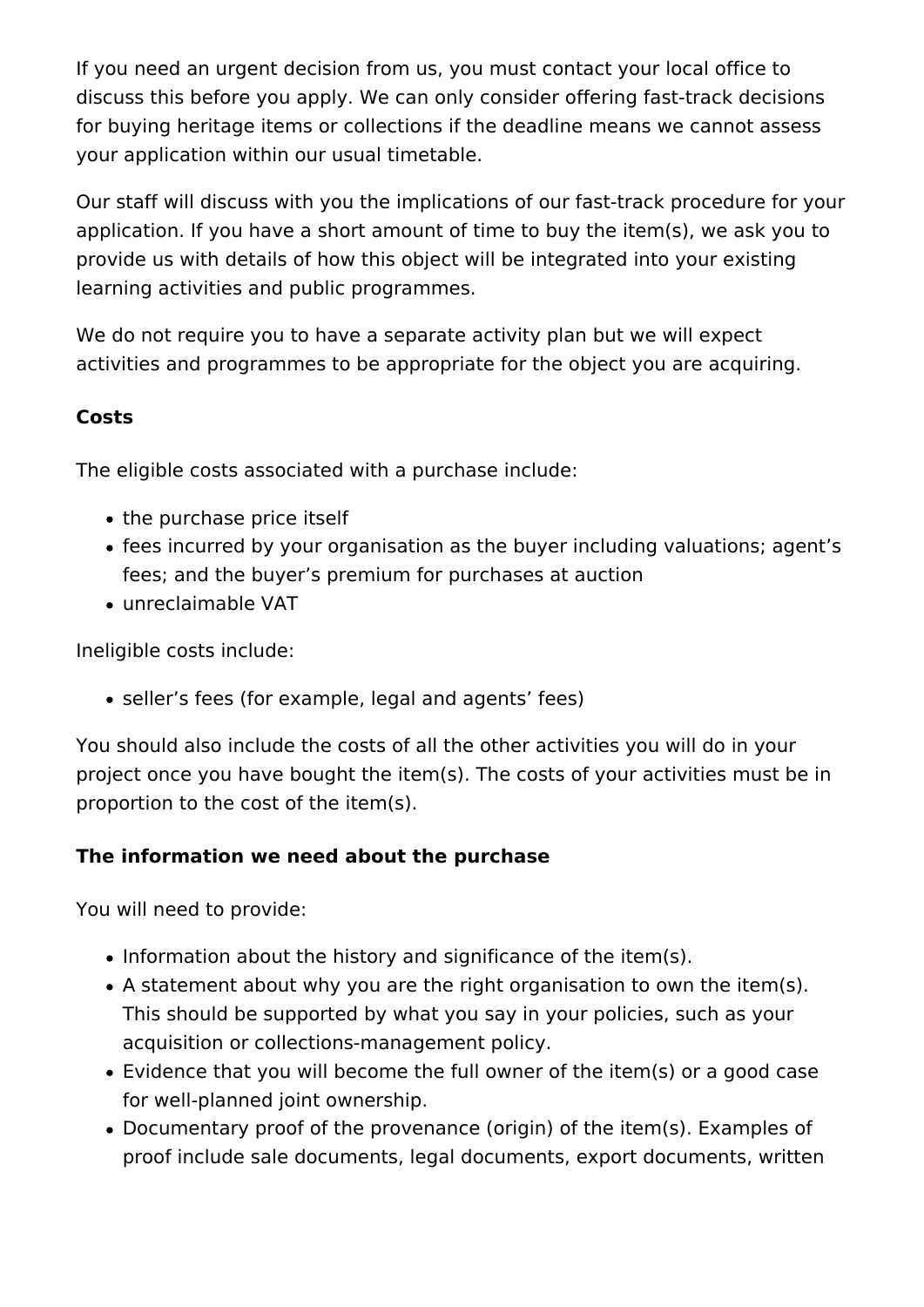statement by the current owner, history of the item(s).

- Evidence that the current owners are the owners (have legal the right to both sell the item(s) and transfer the title to the
- An independent valuation on an open-market basis for the it to buy; this should include the valuer s reasoning to suppor not just a statement of the value; you do not need to commi for an item (or items) which is the subject of an export stop Treasure Valuation Process.
- Evidence that you have followed current quidance on portab illegal trade, and items and collections that could be sensit provide a statement outlining your research into the relevan guidelines on ethical acquisitions.
- $\bullet$  A description of how you will manage the item(s) and keep i the time you buy it and in the future.
- A conservator s report saying whether the item(s) have cons and, if so, how you will meet those needs. The report should evidence that your organisation has the right environmental house the purchase.

Projects involving land, habitats and species

Biological-recording projects

Any species observations must comply with the standards for da accessibility as set out by the National Biodiversity NEEN work (N [Atla](https://nbnatlas.org/)sThese observations must be made available to the public on licence at capture resolution, subject to sensitive species restr

There are several ways of achieving this. NBN Atlas Data Partn supply datasets directly to the NBN Atlas. Alternative options in online recording R to they can be shared work alvo pureqional [environmental recor](http://www.alerc.org.uk/)d foe not mward transmission BNo Athe Blease ensure if submission to the NBN Atlas is via a third party they requirements to submit this data at capture resolution on an Op

If you are unsure how best to proceed, please contact the NBN the most appropriate data supply route. You must also meet our requirements.

Working on private land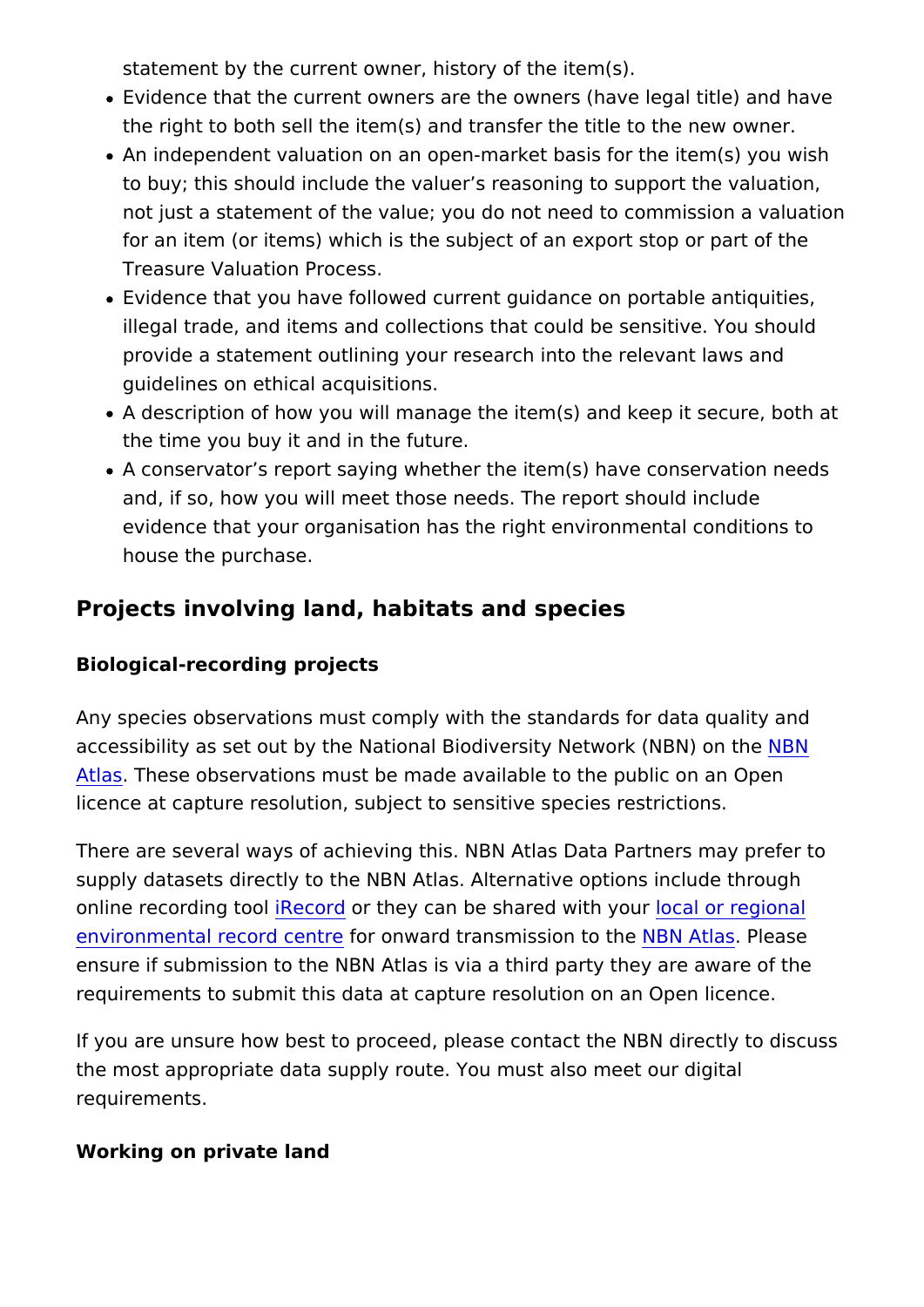Many priority habitats and species occur on land that is owned by private individuals or for-profit organisations.

We do accept applications for landscape and nature projects that are on both public and privately owned land, provided that public benefit outweighs any private gain for the individual land owner(s) where they are private individuals or for-profit organisations.

The lead applicant for the project must however be a not-for-profit organisation or a public body if your grant request is for £100,000 or more.

In order to include private land your overall project must meet all four criteria below:

- have a core of good-quality priority habitat or support a significant population of priority species from which to extend out from
- enhance and/or expand the extent and quality of habitat that will help to meet UKBAP habitat and species targets
- contribute to long-term sustainable management of the area
- demonstrate a strategic approach to the conservation of a priority habitat or species.

Even when working on private land we will expect some degree of public access to be provided. However, we also accept the principle of zoned levels of physical access within your project area and that physical access may not always be appropriate or desirable for habitat conservation reasons.

There should however already be public access to the land that you own, and you may also have some infrastructure, for example paths or hides, that can help to accommodate increased public access.

# **Third party ownership requirements**

### **For landscape and nature projects**

Where the land (which may include different plots of land over a wide area) that is the subject of grant funding is owned by a third party or multiple third parties (including private owners), legal agreements should be put in place between each land owner and the grantee.

There is no prescribed form of agreement but we have specific requirements which should be included in any third party land owner agreements. At a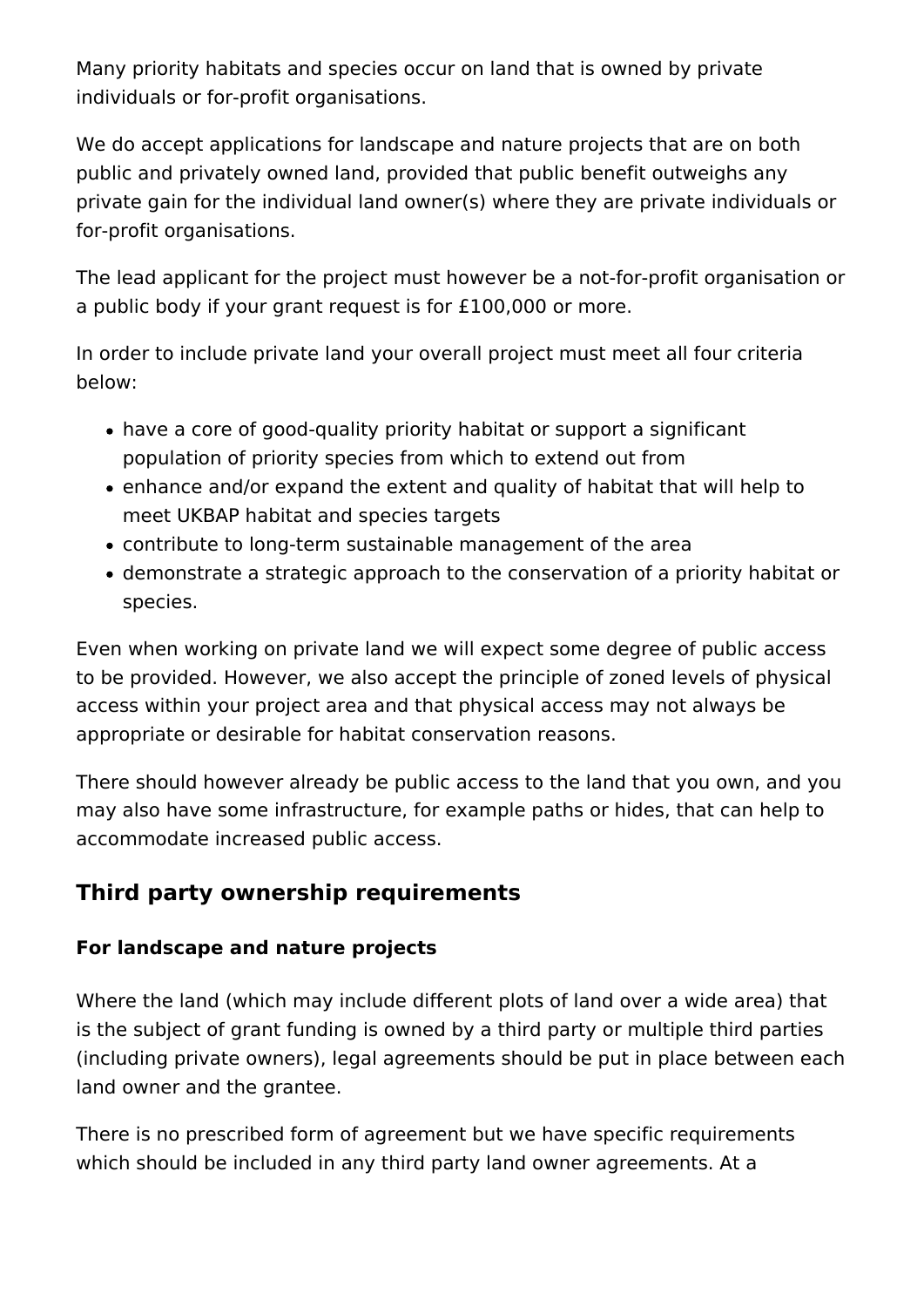minimum, the land owner agreements should include the following:

Details of the parties:

- confirmation as to how the land is held (freehold or leasehold)
- a description of the property (including plans)
- covenants on the part of the land owner to maintain the land and provide public access in accordance with the terms of the grant (as applicable)
- a provision that any onward disposal should be subject to the third party agreement
- that the agreement will last from the start of the work on the third party land until 10 years following Project Completion

You will need to provide us with copies the landowner agreements to ensure compliance with these requirements. The land owner agreements will need to be completed and in place before any grant monies are released for work on each plot of land owned by a third party.

### **For capital works to built heritage (for example, historic buildings, ornamental gardens)**

If your project involves substantial work to a heritage building which is owned by a third party we will usually expect the owner to become a joint grantee or to grant you a lease which meets our requirements. In some situations rather than make the owner a joint grantee we may ask them to sign a side letter agreeing to comply with the terms of grant insofar as they relate to matters within their control.

### **Community grants**

You may wish to make payments to third party owners (including private owners) for activities and capital works that contribute to achieving outcomes for heritage, people or communities (we call these Community Grants). If you are the lead applicant, you are responsible for ensuring that the specific project outcomes are delivered by third party landowners (including private owners) and that the terms of grant are complied with, including repayment of the grant if necessary.

This should be formalised through third-party agreements that define the outcomes to be delivered on third party land and secure the management and maintenance of capital works from the start of the work on the project until 10 years after the project's completion. This should be a legal agreement between